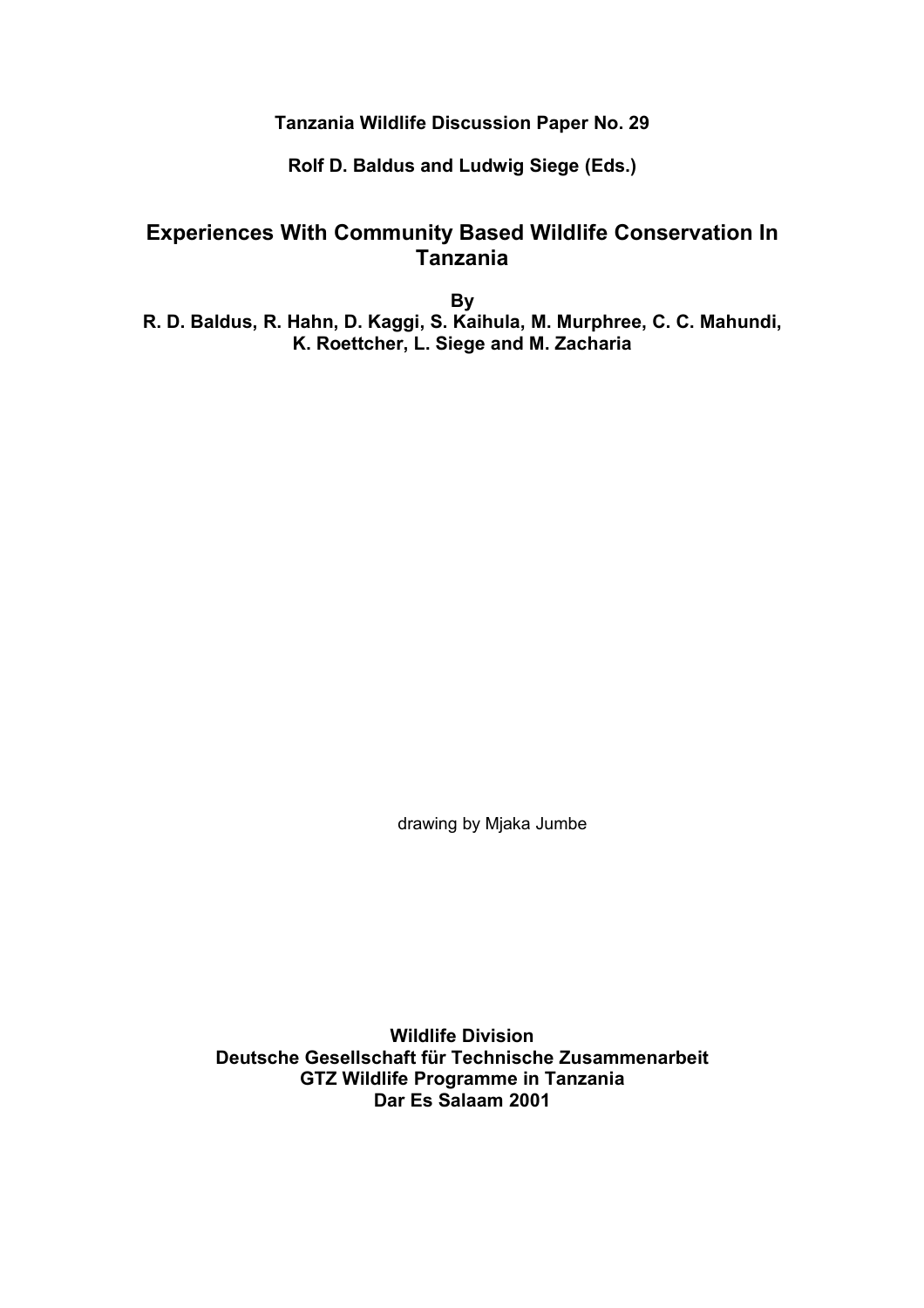Drawing on title page by Mjaka Jumbe, aged 13, Saadani Primary School **TABLE OF CONTENTS**

INTRODUCTION: CONSERVATION BY THE PEOPLE by Dr. Rolf D Baldus p. 1

COMMUNITY-BASED CONSERVATION: OLD WAYS, NEW MYTHS AND ENDURING<br>cHALLENGES by Prof. Marshall W. Murphree CHALLENGES by Prof. Marshall W. Murphree

COMMUNITY-BASED CONSERVATION: 13 YEARS OF EXPERIENCE IN TANZANIA by Dr. Ludwig Siege p.17 iii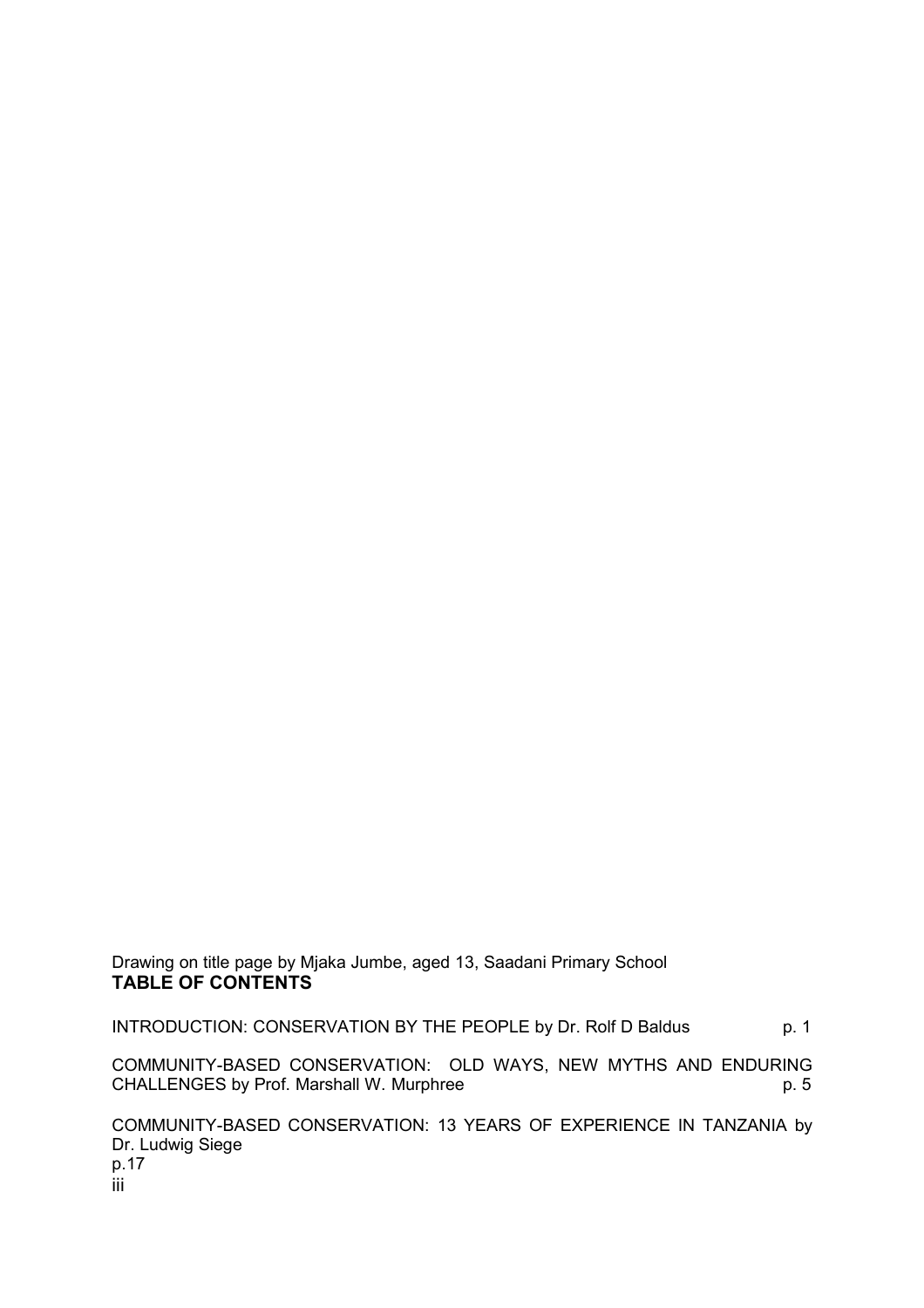COMMUNITY PARTICIPATION IN THE CONSERVATION AND MANAGEMENT OF WILDLIFE IN TANZANIA by Miriam Zacharia and Simon A. Kaihula p.26

HUNTING AND COMMUNITY BASED CONSERVATION IN TANZANIA by Dr. Ludwig Siege p.38

SELOUS GAME RESERVE: DEVELOPMENT OF COMMUNITY BASED CONSERVATION IN THE BUFFERZONE, FACTS AND FIGURES by Rudolf Hahn and David Kaggi p.44

INFORMATION ON THE COMMUNITY BASED CONSERVATION TRAINING CENTRE IN LIKUYU SEKAMAGANGA, TANZANIA by Cassian C. Mahundi **p.60** p.60

| BIBLIOGRAPHY: CBC IN TANZANIA by Kirsten Roettcher | p.61 |
|----------------------------------------------------|------|
| <b>ABBREVIATIONS</b>                               | p.68 |

The Discussion papers may contain authors' views and positions which do not necessarily correspond with the official position of the Wildlife Division, GTZ and the editors

Address: Deutsche Gesellschaft für Technische Zusammenarbeit Community Based Wildlife Conservation Programme P.O.Box 1519, Dar Es Salaam, Tanzania Tel: 255-22-2866065<br>Fax: 255-22-2116504 Fax: 255-22-2116504 Email:  $\frac{\text{SCP}(a)}{\text{africaonline.co.tz}}$ Website: http://wildlife-programme.gtz.de/wildlife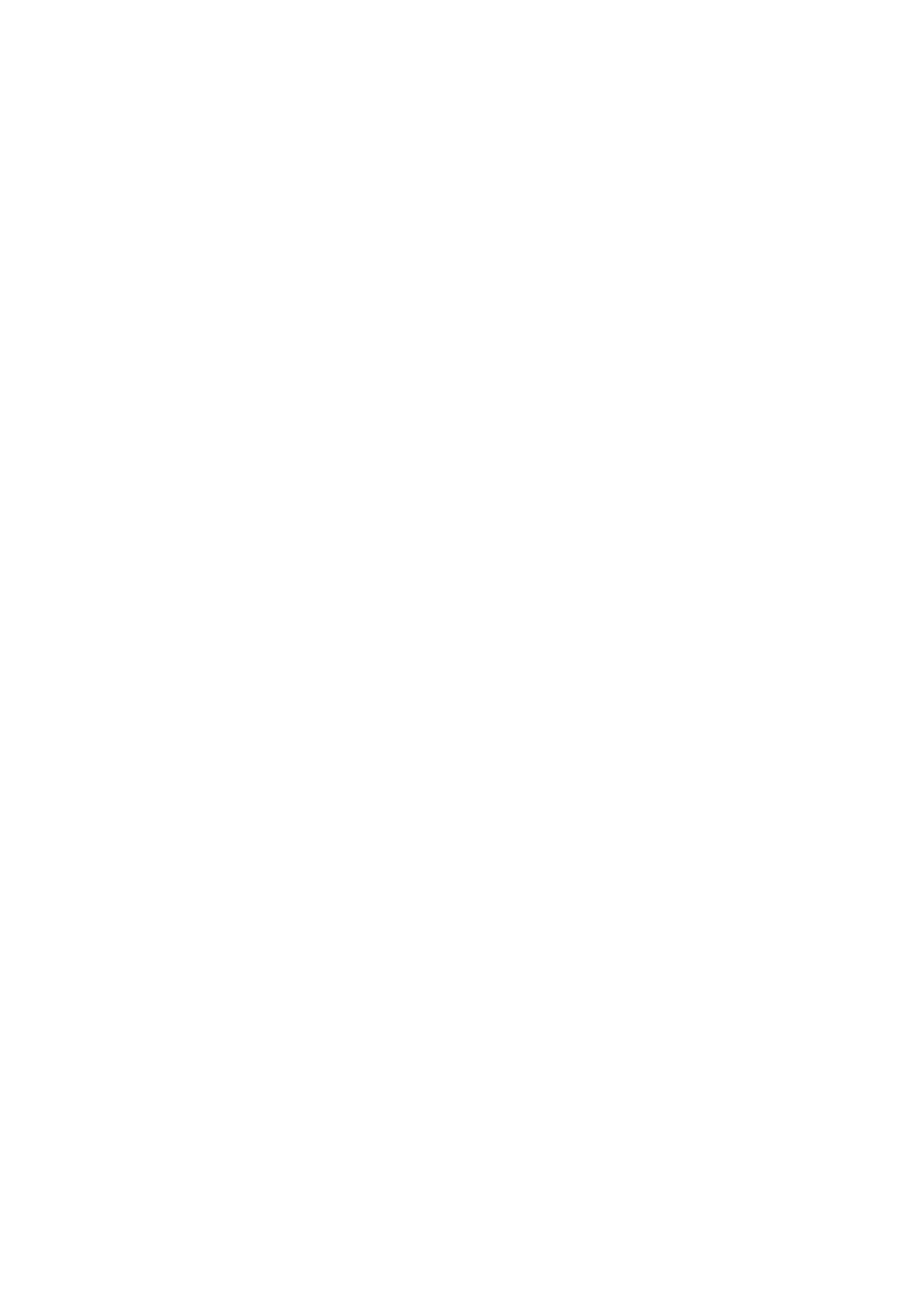# **INTRODUCTION: CONSERVATION BY THE PEOPLE**

### **By Dr. Rolf D. Baldus**

**I**

From 1878 to 1880 Joseph Thomson on his Royal Geographical Society expedition traversed what is now the Selous Game Reserve in Tanzania. He reached Lake Nyasa and Lake Tanganyika before returning triumphantly to the coast.

Where did he see his first elephant? At Edinburgh Zoo! This was the result of the ivory trade – a very unsustainable kind of wildlife use, we would say today.

The German colonial Government introduced modern wildlife legislation starting in 1896. The first Game Reserves were created in 1896 making them the first protected areas in Africa. There were 15 Reserves, covering 5% of Tanganyika, before the first World War.

Commercial elephant hunting was stopped in 1911. Soon villages within the area which Thomson passed without seeing a single elephant had to be moved because of permanent crop raiding by pachyderms.

At independence there were three National Parks, six Game Reserves and the Ngorongoro Conservation Area in Tanzania. Nowadays, the number has multiplied by a factor of four and five respectively. Over 20 percent of the total land surface of Tanzania is now under protection. With the exception of Ngorongoro people are prohibited from settling there.

Conservation problems remain, but studies show that most of these areas enjoy high biological biodiversity and wildlife numbers - in many cases more than a hundred years ago. Parks work!

Recent studies have also proven this fact for other parks in Africa. They work - not everywhere, but in many places.

However, protected areas work at high costs.

- High costs to defend them. They are difficult to finance, as many of these countries belong to the poorest of the world with the majority of their people surviving in poverty.

- High opportunity costs: Many parks are agriculturally marginal, but others are on highly productive land.

- And finally high social costs, because nearly everywhere people used to live and were driven out of these areas at some stage, usually without compensation.

#### This was **"conservation against the people**".

Social conflicts between people and wildlife, people and parks are the other side of conservation, not only in Tanzania. Conservation does not come free but this is easy to say for those do not have to pay the bill.

Tanzania is privileged in that it still has wildlife in high numbers outside the protected areas on village land, for example 20,000 elephants just in the vicinity of the Selous Game Reserve. In Ngarambe village for instance elephants are inside the settlement, nearly every night, not only when the maize is high. Near Lindi airstrip lions killed 23 people in five months in 2000. In Bonye-Dutumi, crocodiles killed 11 people in the last two years. We estimate that wild animals kill at least 200 people on average per year in Tanzania.

The magnificent wildlife which the visitors from European cities admire, is a burden to the small farmer. "Wadudu" he calls it, the same term as is used for biting bugs and bloodsucking mosquitoes.

The only privilege he or she enjoys is the consumption of "bush meat", completely illegal in Tanzania, but in many places the only meat available. Colonial and post colonial legislation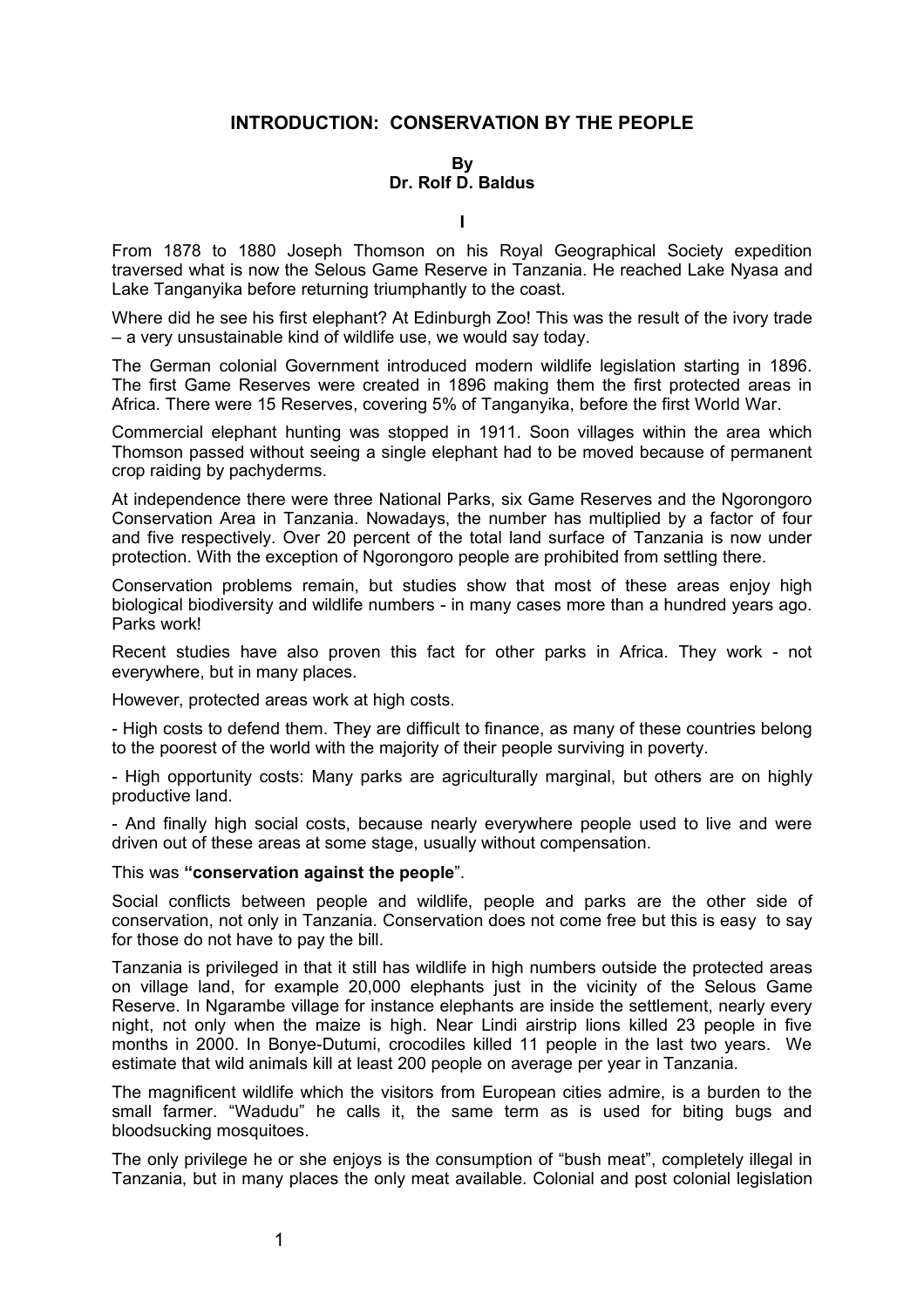has alienated villagers from this once freely available resource. Take-off levels were sustainable in the old days, but less due to existing traditional rules than to low numbers of people and the existing inefficient hunting techniques. This all changed with the coming of steel wires, muzzle loaders and modern firearms.

A recent two year study done in seven Eastern and Southern African countries gives empirical evidence that the hunting and consumption of illegal game meat in these two regions is comparable to the flourishing, well researched bush meat trade in Western and Central Africa, in particular in the rainforest. It is only a romantic myth that bush meat originates from small-scale consumptive poaching which is less destructive than commercial trophy poaching. Meat poaching is widespread, uncontrolled and mostly at unsustainable levels. This study shows that even a country which has made all hunting, except for birds, illegal, as it is claimed that legal trade encourages the illegal one, is in no way better off. Much concern centres on flagship species like elephant and rhino, but in most countries it is actually the massive use of wildlife for bush meat which – besides population growth and loss of natural habitat – is the real threat to wildlife.

Government conservation agencies, in most cases little represented outside the protected areas, have not been able to control this type of poaching. In fact, it is sometimes the official game scout in the village who runs the trade.

II

In the year 1987 the Tanzanian Government requested Germany to assist in saving biodiversity in the Selous ecosystem in the Southern part of the country. The most obvious downward trend at that time was the disappearance of the rhino and the crash of the elephant population from an estimated 100.000 plus in the 1970´s to less than 30.000 in 1989 at a speed of perhaps 5.000 or more a year. While reorganizing and rehabilitating the reserve the success of anti-poaching was obvious. But at the same time it was realized that when poaching originated from villages outside the reserve, it was not sufficient to chase poor villagers inside. One had to develop better methods. It also became clear that wildlife education, revenue sharing and donating water pumps and school buildings, were equally not purposeful. Yes, people thought better about wildlife and the park afterwards, but poaching levels remained the same. Poaching had an economic basis and without changing the economic incentive system for the villagers, all efforts would bear no fruit. This was the lesson learnt in the Selous.

But involving people in order to reduce poaching and to improve conservation is only one side of the coin. The other side is more familiar to development workers: Involving people in the utilization of wildlife, because game is an important, nevertheless frequently overlooked resource in rural areas. A resource which can satisfy basic needs, if used wisely.

Therefore, Tanzania developed around the Selous and in other areas, the Serengeti, Ruaha, Wami-Mbiki, Saadani, an approach which aims at putting wildlife on village land under the management of the communities. Conserving wildlife in order to use it. "**Conservation by the people**" we called this approach when we started to develop it in 1986.

Nowadays 50 out of 80 villages around the Selous have created their own Wildlife Management Areas (WMA). The new official Wildlife Policy of Tanzania of 1998 has declared this "Community Based Conservation" (CBC) a country-wide approach. Regulations are being finalized and the revision of the Wildlife Act of 1974 to accommodate this new policy is well underway.

Under this CBC-programme villages carry out wildlife inventories, prepare management plans and finally declare part of their land as a WMA where sustainable wildlife use will be the predominant mode of production. The areas will be surveyed and demarcated and if they are not large enough villages can join together with neighbouring ones.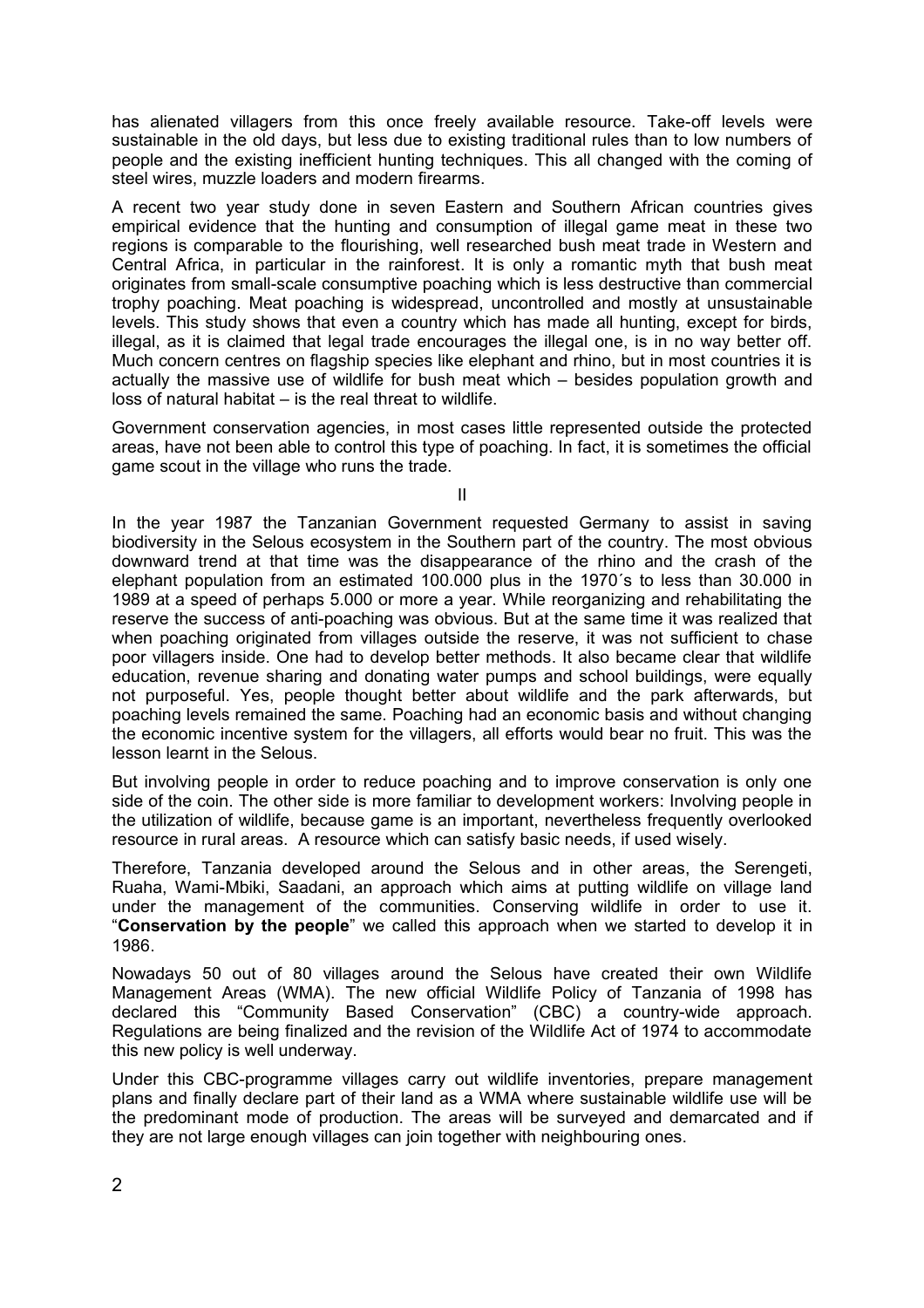Whether use of wildlife is "non-consumptive" photographic tourism or "consumptive" in form of cropping, resident or tourist hunting will depend on the prevailing conditions and the decisions of the landholders, i.e. the villagers. Presently villages are not allowed yet to sell their quotas to safari hunting companies, as the new legislation is not in place. They are, however, under certain conditions already allowed to crop game, charge licence fees to resident hunters and enter into contracts with lodge operators

Wildlife ownership will be retained by the state in order to exercise control and avoid misuse. "Consumptive use" is therefore based on quotas granted and controlled by the Wildlife Division. Protection and anti-poaching is being done by village game scouts themselves who act as authorised officers and who are democratically elected by self-administration organs, called Natural Resources Committees. Ten years ago they were called Wildlife Committees, but meanwhile a similar concept has been developed for the management of forests and has been incorporated into the new Forestry Act.

Many crucial details have not been decided upon yet, and their development will depend on trial and error. But the guiding principle is the same everywhere: Wildlife management is to be devolved from Government to the grassroots, the major part of income, is to stay where it is created, and the whole process is to be democratically controlled.

The concept in Tanzania is clear. The official Wildlife Policy shows the way. However, practical implementation is slow and it remains unclear whether the administration is ready to surrender some of their rights and priviledges to the small farmers.

III

Community Based Natural Resources Management in these days is mainstream, fashionable, politically correct and for some even a myth. Expectations are sometimes unrealistic, and some agencies which have propagated "fences and fines" for decades are jumping to the other extreme: Forget the stick, offer carrots on a silver plate and people will protect their wildlife. Unfortunately it is not that easy!

At the same time a good number of academic papers have already summed up "why CBC cannot work".

Tanzania is presently moving from pilot projects to a national programme, from less than a hundred villages to hopefully soon a thousand. It is experiencing the practical obstacles in this challenging venture, but it is also observing the potential and the possible success.

As far as the critics are concerned there are a number of empirical answers:

1. CBC is no substitute for a protected areas approach. It is complementary. The Serengeti National Park will not be turned into a WMA of the surrounding communities. However, many unprotected areas which would otherwise be turned into maize fields and wheat farms, will receive a higher degree of protection of natural resources.

2. The policy may be Government driven, but the response is spectacular. In many cases villages have taken the initiative into their own hands, not waiting for the green light from Dar Es Salaam.

3. Anti-poaching by committed and trained village game scouts works, sometimes better than the official law-enforcement. But CBC is not there to replace it. Again, it complements. Anti-poaching by the Government is here to stay.

4. CBC in many cases will not be a tremendous addition to household income. But in practical life also the small things count. Meat is a precious luxury, and people are proud to look after wildlife, an important cultural asset, themselves. Improvements in crop protection are also a strong argument. Where safari hunting is possible, the income potential is indeed significant and can even compete with agriculture.

5. Rural people still have traditional knowledge of wildlife management. They are keen and able to learn additional modern techniques. Advice is, however, necessary. We shall see a private wildlife consultancy sector flourish.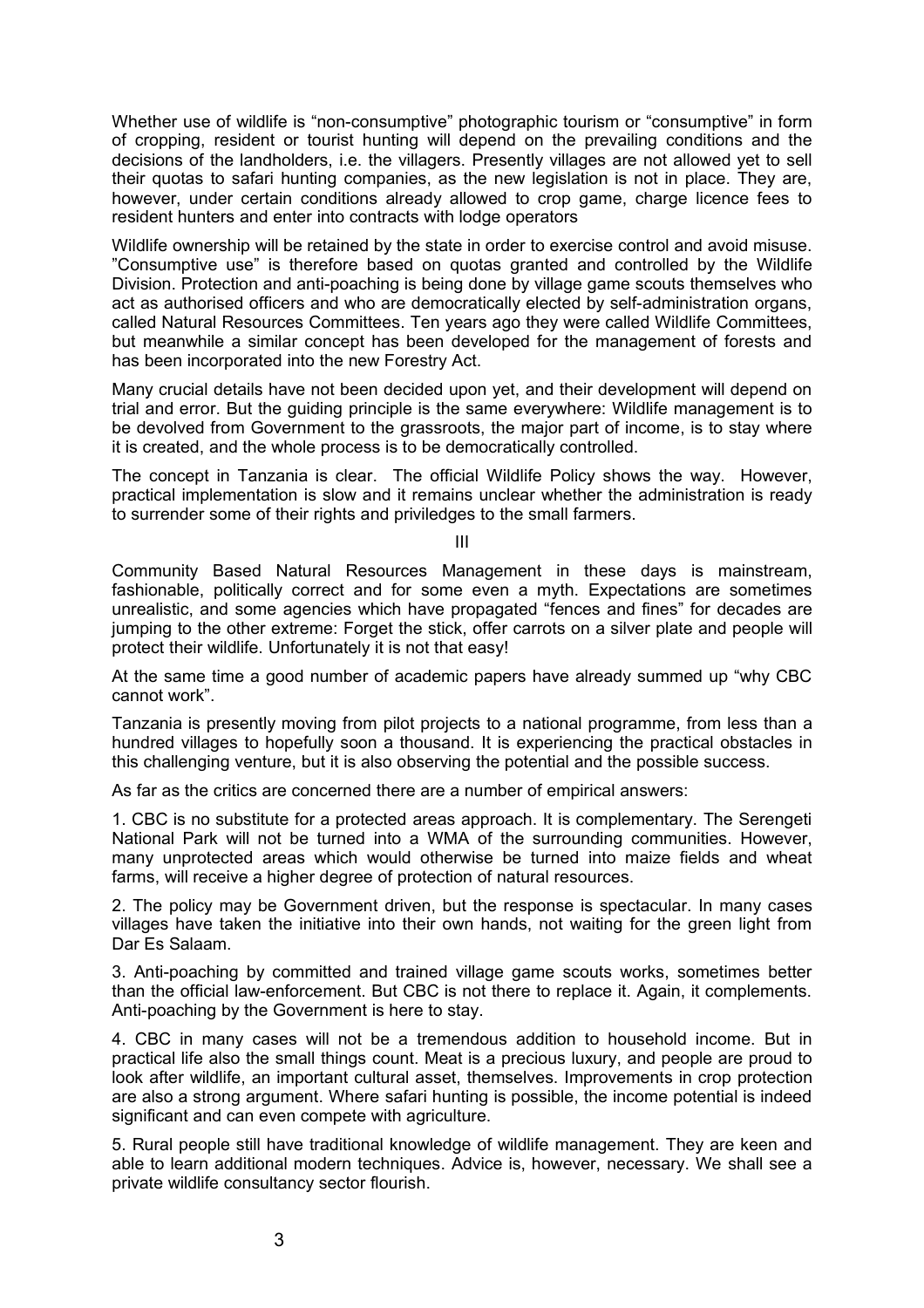6. Sustainability is a challenge, but this does not only relate to villages as decision makers. There is a lot of illegal use of the areas in question anyway, and to allow a certain legal offtake makes it more controllable and sustainable.

7. At some stage the Government might get scared of its own courage to have initiated such a major process of deregulation. But the Tanzanian Government is committed to see the process through. There will be losses of power and finance for the Central Government, but in the long run all sides will benefit.

8. Wildlife conservation and rural development are not conflicting targets. Game is an important economic resource in many rural areas. And its use is a nature-friendly option.

IV

In the early nineties the Selous Conservation Programme had employed an instructor in bush-craft, Mzee Madogo. He had already served in the fifties under the "father" of the Selous, Ionides, an eccentric whom the villagers called "mpalangozi", the "one who skins snakes and flays people". Mzee Madogo stated before he died of old age while on patrol in the Selous: "We used to fight the poachers at Madaba, which is right in the middle of the Selous. We still have to do this police-style work at Madaba. But as important is now what we do in the villages."

Making predictions is difficult. However, here is an attempt: In fifty years from now Tanzania will still have a large biodiversity within National Parks and Game Reserves – even if these will be islands. How much wildlife there will be in the unprotected areas where it has to live side by side with a population which may have trebled by then - present growth rates prevailing –one cannot say. Whether CBC in the long run will be a sufficient incentive to retain this wildlife one equally does not dare to predict. But what can say with absolute certainty: Without Community Based Wildlife Conservation there will be no wildlife to speak of outside the protected areas in Tanzania in fifty years from now.

#### **References**

Barnett, R. (ed.) Food for Thought. The Utilization of Wild Meat in Eastern and Southern Africa. Trade Review. TRAFFIC East / Southern Africa. 2000

# **COMMUNITY BASED CONSERVATION: OLD WAYS, NEW MYTHS AND ENDURING CHALLENGES**

#### **By**

### **Prof. Marshall W. Murphree**

*This document is Prof. Murphree's key address to introduce the third theme, "Community Based Conservation – The New Myth?" to the Conference "Wildlife Management in the New Millennium", held at Mweka Wildlife College in December 2000. It has been included in this Discussion Paper with the kind permission of the author.*

### **Introduction**

The organizers have asked me to make a "key" presentation introducing the Conference's third theme, "Community Based Conservation – The New Myth?" The purpose of such an introduction is to set a general framework for discussion; it cannot claim to exhaustively address all the issues involved. Thus, this paper starts with only a brief sketch of the rationale for CBC, its successes, problems and the critiques leveled against it. Hopefully, other papers and case studies presented in the section will expand on these. The principal focus of this paper is on the myths which have confounded our understanding of the essence of CBC and inhibited its implementation, and on the underlying issues that CBC must face if it is to contribute answers to the conservation challenges which Africa must face as it moves into a new millennium.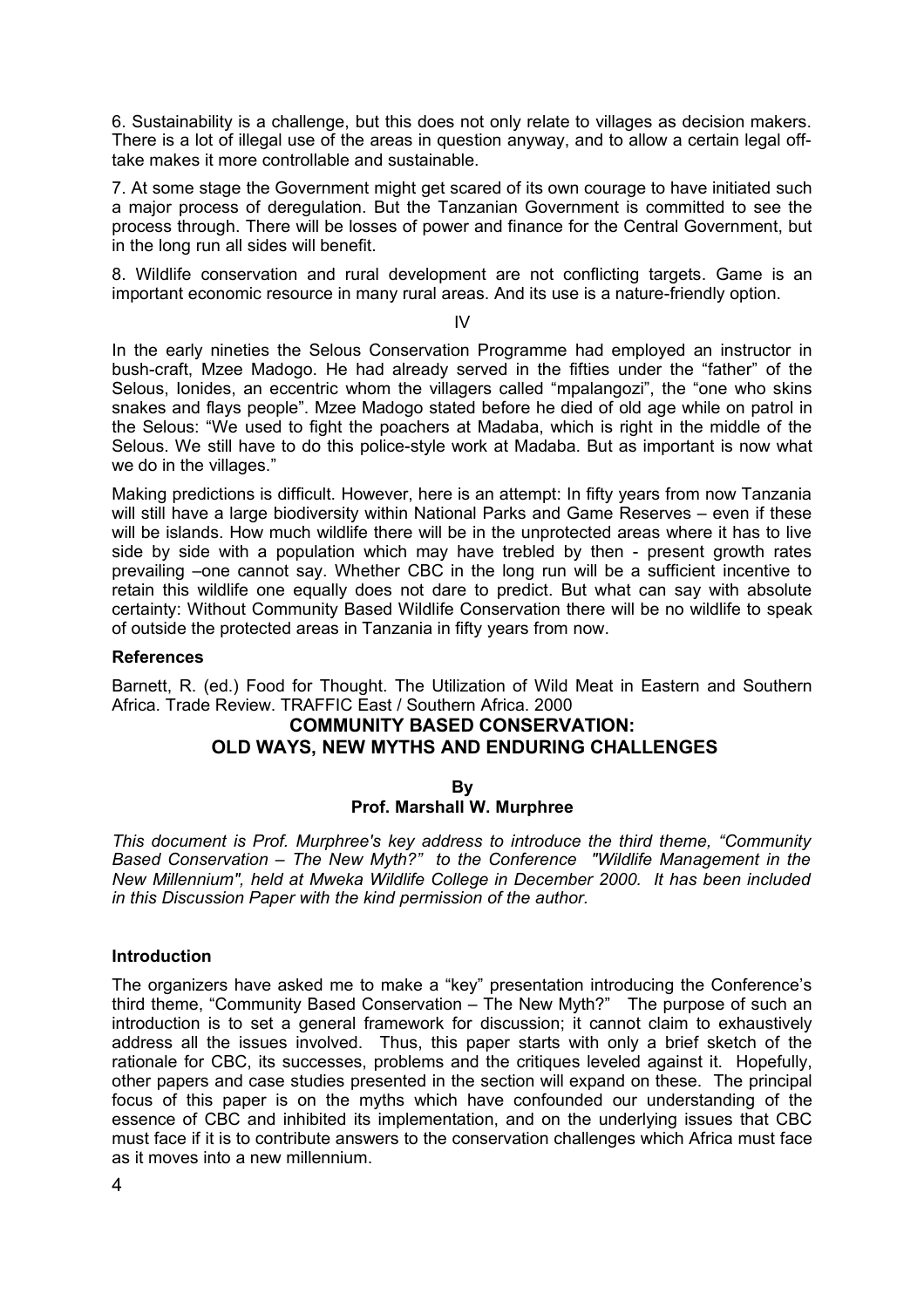### **Old Ways and New Approaches**

"CBC is no longer a new idea." Indeed we tend to forget how old it is. The notion of incorporating the human resources of communities into the conservation of nature in Africa is not new. Leaving aside for the moment the fact that the cultures of local peoples in Africa have always striven for sustainability in use, one has only to examine our colonial histories to find instances, such as the records of Maasai-Mara, Amboseli and the Ngorongoro Conservation Area, to realize that these notions have in principle, if not in practice, a long pedigree. It was, however, only in the 1980's that a combination of a new "bottom-up" philosophy of rural development and a growing constituency of concerns for African nature conservation provided the basis for major aid allocations by donors to community participation approaches and gave them the status of quasi-orthodoxy in the strategies of major international conservation agencies.

Taken in broad historical context, all of this is to the good. It marks a positive evolution in conservation policy from the days of early colonialism with its strategy of taking large tracts of land away from rural peoples for the establishment of protected areas and removing their jurisdiction over the natural resources of the land that remained with them. This was, in effect, **conservation against the people**. There followed a stage during which growing concerns for the state of the African environment prompted governments to introduce sweeping legislation governing the use of land and natural resources and the creation of conservation agencies to provide extension services and to enforce good practice. This was **conservation for the people**.

The situation did not, however, improve, since the State's reach exceeded its grasp. Governments simply did not have the capacity to enforce what they in their wisdom had decided was good practice for Africa's real natural resource managers, the millions of smallscale farmers and pastoralists who populate rural sub-Saharan Africa. A new strategy seeking to co-opt the managerial capacities of this uncaptured peasantry has thus arisen – "community participation". This, in effect, is **conservation with the people***.*

This, I suggest, is the stage where we are generally today. It reflects a new recognition of the environmental insights of Africa's cultures and the determinative power of Africa's rural peoples to shape the Continent's environmental future. In certain contexts this strategy has recorded successes. But is it enough? The successes we record are isolated and contingent; externally initiated and heavily subsidized by the outside world. The broad CBC picture in Africa remains one where successes stand as islands in a sea of initiatives where performance rarely matches promise and is sometimes abysmal.

This lack of generalized advance in stemming negative trends in African environmental status, let alone reversing them, has unleashed a tide of disillusionment in CBC. In the literature, this disillusionment takes different forms and stems from various perspectives. One strain in this literature is essentially an emotive polemic against sustainable use, reflecting cultural sensitivities in industrialized and urbanized societies (cf. Hoyt, 1994; Patel, 1998). Another, more professionally crafted strain, is found in the writing of conservation biologists who reject current trends towards a more systemic and contingent science of conservation biology<sup>1</sup> and argue for a return to more directive state policies informed by a disciplinary and reductionist science separated from people and politics. Oates, for instance, sees the linking of economic development and nature conservation as being deeply corrupting, both for the conservation ethos and the management of natural resources. He argues therefore, that conservationists should "return to their roots and dedicate themselves to safeguarding protecting areas." (Oates, 2000) In a similar vein, Barrett and Arcase suggest that "Integrated Conservation and Development Projects" (ICDPs) raise local expectations to unattainable levels, "stimulate greater per capita demand for meat and other wildlife products," "expose rural residents to new risks associated with exchange entitlements," and "contribute to higher rates of local population growth" in areas where they are successful. They conclude that it is "biologically unsound to base human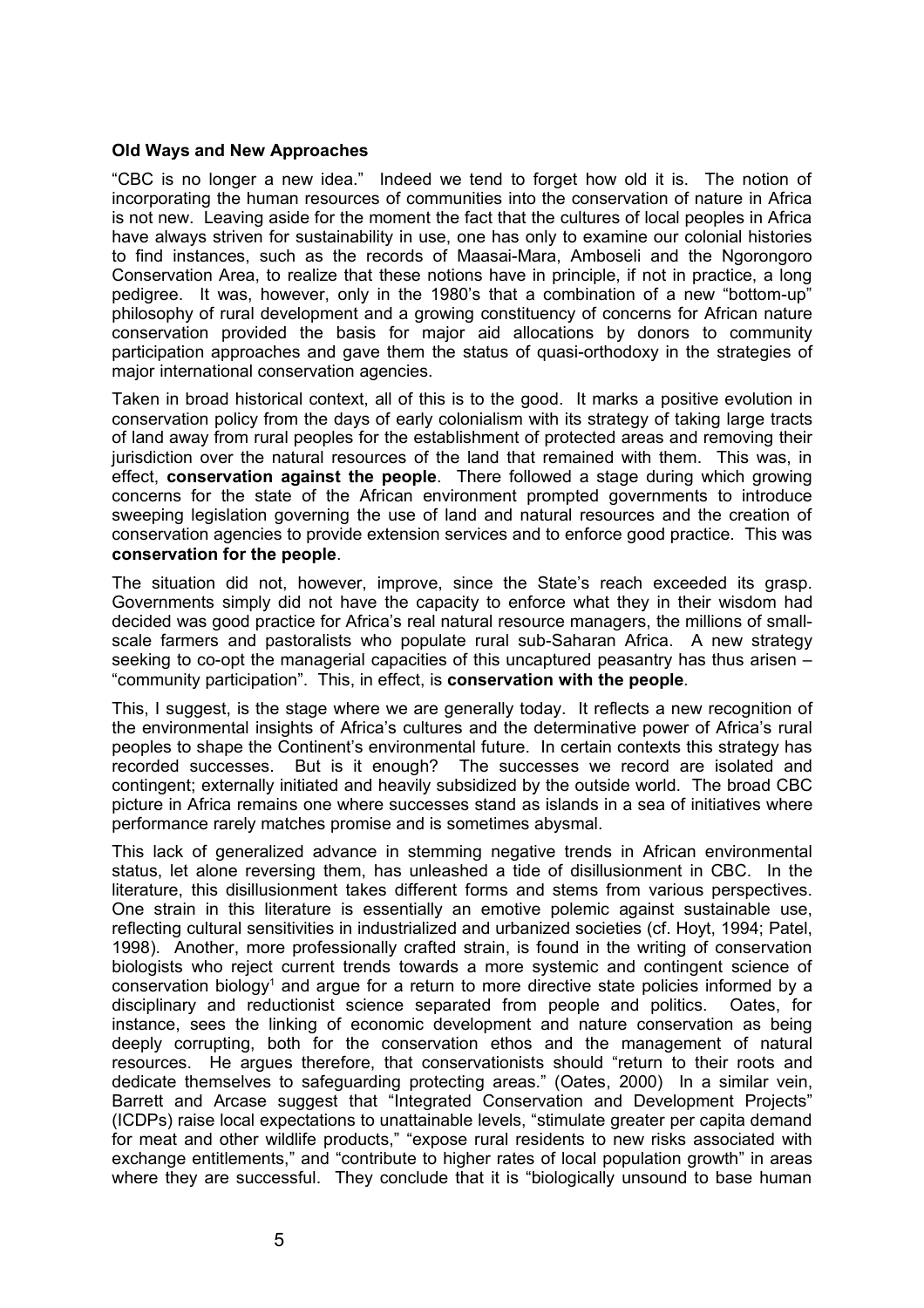needs, which must be assumed to grow, on the harvest of wildlife populations that will not grow," and suggest that development projects should "decouple human needs from the harvest of large mammals." (Barrett and Arcase, 1995)<sup>2</sup>

A third strand of critique is perhaps the most important for this conference. This emanates from those who accept systemic approaches to conservation, the centrality of rural populations for the future of the bulk of Africa's biodiversity and the linkage between conservation and development; but who also consider CBC to be flawed in concept and implementation. Several contemporary over-views detail specific critiques made; these include Agrawal (1997), Fabricius, Koch and Magome (1999), Barrow, Gichohi and Infield (1999), and Hulme and Murphree (2000).

Among the criticisms made are that CBC initiatives and projects:

- make unwarranted assumptions about the existence and profiles of communities;
- encourage stratification and inequality within communities;
- are externally initiated and imposed;
- can be co-optive mechanisms for the indirect re-establishment of state or elite control;
- lack mechanisms for accountability, internally and externally;
- involve high transaction costs, especially in terms of time;
- require high facilitation input costs;
- require long start-up time frames;
- show little evidence that they encourage sustainable use, or are sustainable themselves; and
- lack the technical and financial capacities for natural resource management.

This list is by no means exhaustive. All points should be taken seriously and incorporated into further design and implementation activities.

We need, however, to go beyond "design tinkering" and implementational adjustment if CBC is to achieve a fresh dynamic in the new millennium. Of the critiques above, the third and fourth – imposition and co-option are fundamental. The stage of "participation," of conservation with the people, is clearly a stage too short. We need to move on to a fourth stage, **conservation by the people**. <sup>3</sup> The section that follows seeks to show what I mean (and do not mean) by this catch phrase.

#### **New Myths**

I use the word "myth" here to denote ideas and images which lack a genuine conceptual pedigree but which insinuate themselves into our thinking through careless assumptions, persistent clichés, the deceptions of language and, perhaps, the imperatives of sectional interest. The world of CBC is a fertile breeding ground for such myths, which distort the clarity of our thinking and inhibit our ability to act incrementally. I mention five such myths below.

# **CBC is THE Answer**

I have never heard anyone claim that CBC is a panacea for all of Africa's environmental problems, but its exponents sometimes give the impression that they think it is. Certainly, its detractors often treat it as an opposing, mutually exclusive conservation paradigm to protected area conservation, vide the quote from Oates above. CBC was never designed as a substitute for protected area approaches; it was designed to be part of a suite of conservation approaches within national conservation strategies, for particular contexts and circumstances.

Any responsible national conservation policy must address the issue of preserving the nation's biological diversity. Where vulnerable species and key habitats or landscapes are concerned these are classified as national common property and systems of protected areas are established to accommodate them under the direct responsibility and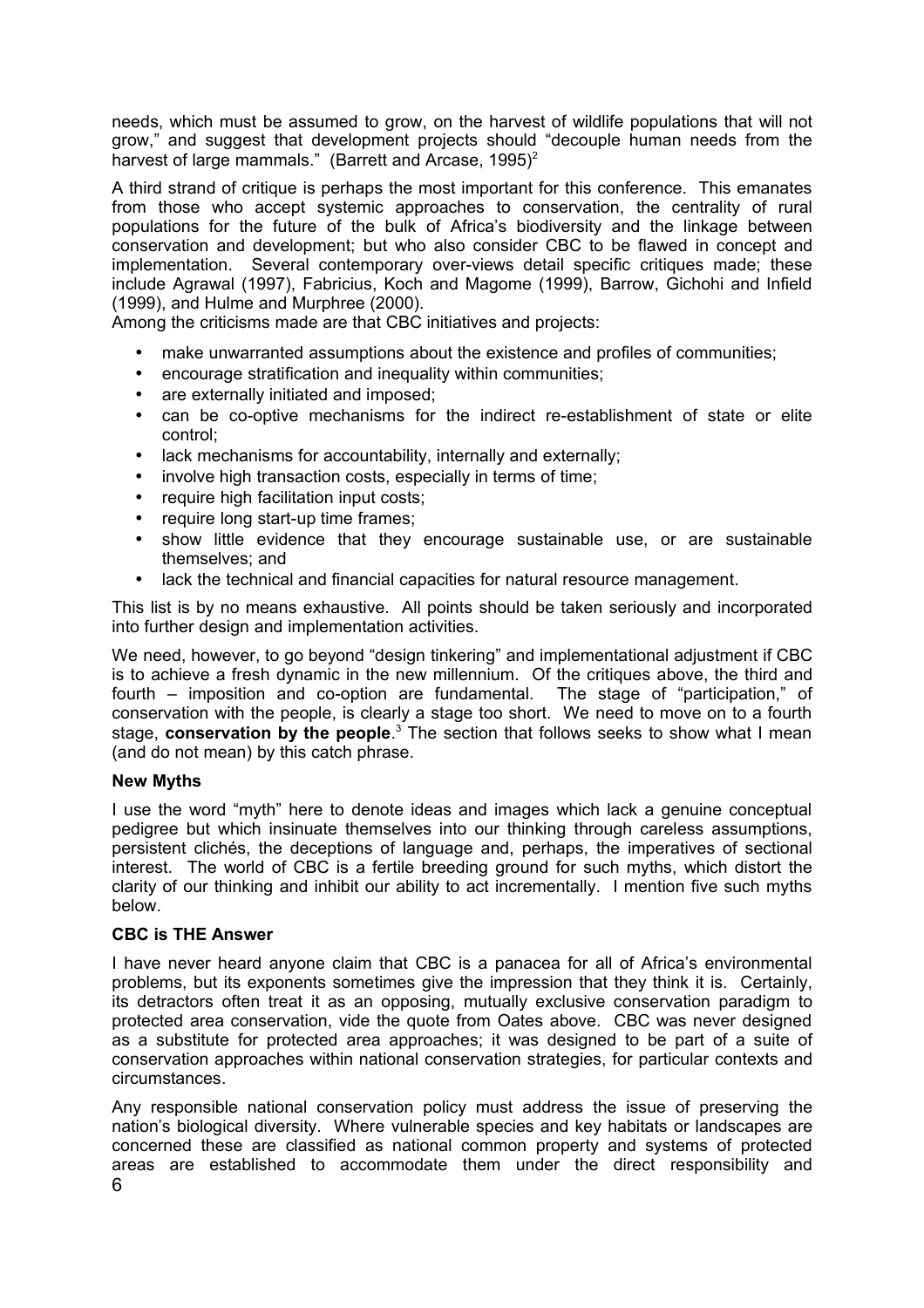management of the state.<sup>4</sup> This is a tried and tested formula, which works under one proviso. This proviso is that the state has the will and the resources to manage the protected areas or national park system effectively. Under prevailing economic conditions in most African countries this implies that the parks estate must necessarily be relatively small and state managerial resources concentrated. The conservation and sustainable use of biodiversity outside this limited area is the arena to which CBC is addressed; indeed any national conservation strategy that fails to address this arena is grossly negligent.

Even within this arena, however, CBC is not always appropriate. It is not designed for private individual landowners (except when they choose to collaborate communally), nor can it operate where spatial conditions of human settlement preclude communal interaction. Content and purpose are therefore critical variables in determining whether CBC is appropriate. CBC cannot be loaded with inappropriate, polyvalent expectations; our concern should be that it has not been developed in the myriad contexts where it is appropriate.

### **CBC is About "Communities"**

To assert that this is a myth is likely to shock, which is my intention. One of the major liabilities of CBC is its name, which incorporates one of the most vague and elusive concepts in social science and which continues to defy precise definition. (Sjoberg, 1984) Critics of CBC complain that the approach rests on the assumption that "communities" – small-scale human groupings socially bound by a common cultural identity, living within defined spatial boundaries, interacting on a personal rather than bureaucratic basis and having an economic interest in the common pool interests of the area – exist. They point out that such conditions rarely exist: local settlements are culturally heterogeneous and economically stratified, boundaries are porous and social cohesiveness is fragile.

To rest the case for CBC on some a priorí definition of "community" is thus futile and misleading. It is far more helpful – and less mythical – to look at the functional and organizational essence of what we are talking about. Functionally, CBC is directed towards the collective management, use and controls on use of what are held as common pool resources, and benefit derivation and distribution from such use. Organizationally CBC is directed at locality levels below those of the larger-scale bureaucratic units which governments have created at national or district levels, is conducted through primary relationships, is governed by normative consensus, is legitimated by a sense of collective interest and operates over a defined jurisdiction.<sup>5</sup>

Put succinctly, CBC is about local collaborative regimes of natural resource management with defined membership and jurisdiction. One can call these regimes local and "communal" because of their social size and mode of interaction, <sup>6</sup> and one is on much firmer ground in using the adjective rather than the noun. But to rest CBC on some fixed construct of "community" is to risk the danger of mythologizing its essence.

#### **CBC Equals Decentralization**

One of the most persistent errors in the literature, even in the work of experienced professionals, is the conflation of decentralization with devolution. The two are significantly different. Decentralization is the delegation of responsibility and limited authority to subordinate or dispersed units of hierarchical jurisdiction, which have a primary accountability upward to their superiors in the hierarchy. Devolution involves the creation of relatively autonomous realms of authority, responsibility and entitlement, with a primary accountability to their own constituencies.

Devolution is an approach that faces strong and entrenched opposition. The state, its private sector allies and its bureaucracies have their own appropriative interests in local resources and the state is loath to legitimate local jurisdictions in ways that diminish their ability to claim the benefits of these resources. States, even when they grasp the importance of local management and stewardship, thus prefer decentralization to devolution. This tendency, more than any other factor, is responsible for the failure of programmes ostensibly designed to create local natural resource management jurisdictions.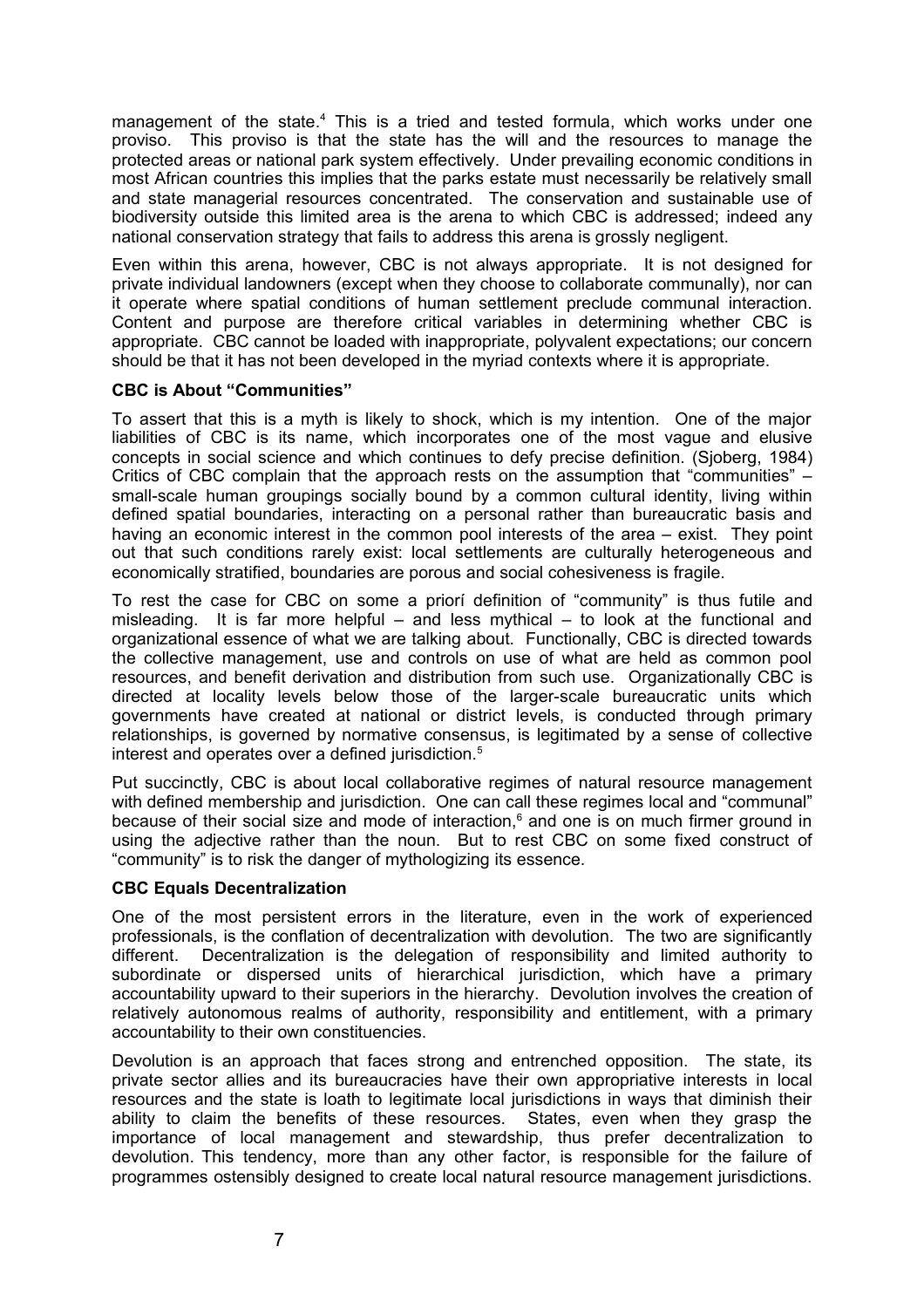Responsibility is divorced from authority and entitlement, and such programmes remain cooptive rather than empowering. Typically, such programmes remain, as Murombedzi comments regarding Zimbabwe's CAMPFIRE programme, "informed by a centralizing and modernizing ethic, even when decentralization shifts the nexus of this perspective to lower tiers of state governance." Thus, "in such cases the top-down preferences of central government on communities have merely been replaced by the top-down preferences of local governments." (Murombedzi, 2000)

Decentralist approaches to localized natural resource management are thus, to return to my remarks at the end of Section 2, representative of community participation or conservation with the people. People participate in projects, but the state retains a large measure of direction and control.

This may be appropriate in certain contexts, i.e. in community outreach projects sponsored by park authorities. It is in fact a form of "community conservation." Decentralization falls short, however, of the combination of authority, responsibility and entitlement required for Community Based Conservation, or conservation by the people.

For this to happen a robust devolutionist approach is required, in which the locus of initiative and decision-making is shifted from the state to relatively autonomous localized jurisdictions. I stress the phrase "relatively autonomous" as no entity or enterprise, however privatized, is completely autonomous, and CBC is not intended to foster autarky. CBC does not seek a complete withdrawal of the state from local affairs. It does, however, call for the role of the state to change from being one which is directive and inhibitive to being one that is facilitative through the provision of coordination, extension, infrastructure and arbitration; and enforcive as a last resort if necessary.

### **CBC Provides "Win-win" Solutions**

One of the greatest attractions of CBC specifically, and conservation and development approaches more generally, is the suggestion that these have the potential to meet multiple objectives and satisfy the aspirations of different constituencies. Bromley refers to this as "incentive compatibility," which, he says,

"… is established when local inhabitants acquire an economic interest in the long-run viability of an ecosystem that is important to people situated elsewhere… Such ecosystems represent benefit streams for both parties; those… who seek to preserve biodiversity and those who must make a living amid this genetic resource." (Bromley, 1994: 429-430)

There is a great deal that can be said in support of strategies of incentive compatibility. Environmental conflicts do not necessarily involve a zero-sum game and rightly structured the interests of the larger collective whole and those who use and manage its constituent elements can often be brought together for coactive, mutual benefit. This is the implicit assumption that lies behind much of the advocacy for CBC.

If, however, we assert that CBC inevitably leads to "win-win" outcomes we will be propounding a myth since this is rarely likely to be the case. Providing effective incentive packages for CBC usually will require significant transfers of power, of rights and resources. There will be losers as well as winners. This is an unpalatable fact, but unless we face it, our prescriptions will continue to deal with symptoms rather than causes.

The reason lies fundamentally in the value of natural resources and the importance of power to control and benefit from them. The history of colonial Africa is a history of the appropriation of this power and benefit by the state from those who live with and use natural resources. This was done largely by claiming the de facto and often de jure ownership of natural resources for the state and conferring only weak, usufructuary rights to the land on which these communities live. This condition has persisted into the modern post-colonial state almost without exception. As in colonial times, "communal lands" continue to be in various degrees the fiefdoms of state bureaucracies, political elite and their private sector entrepreneurial partners.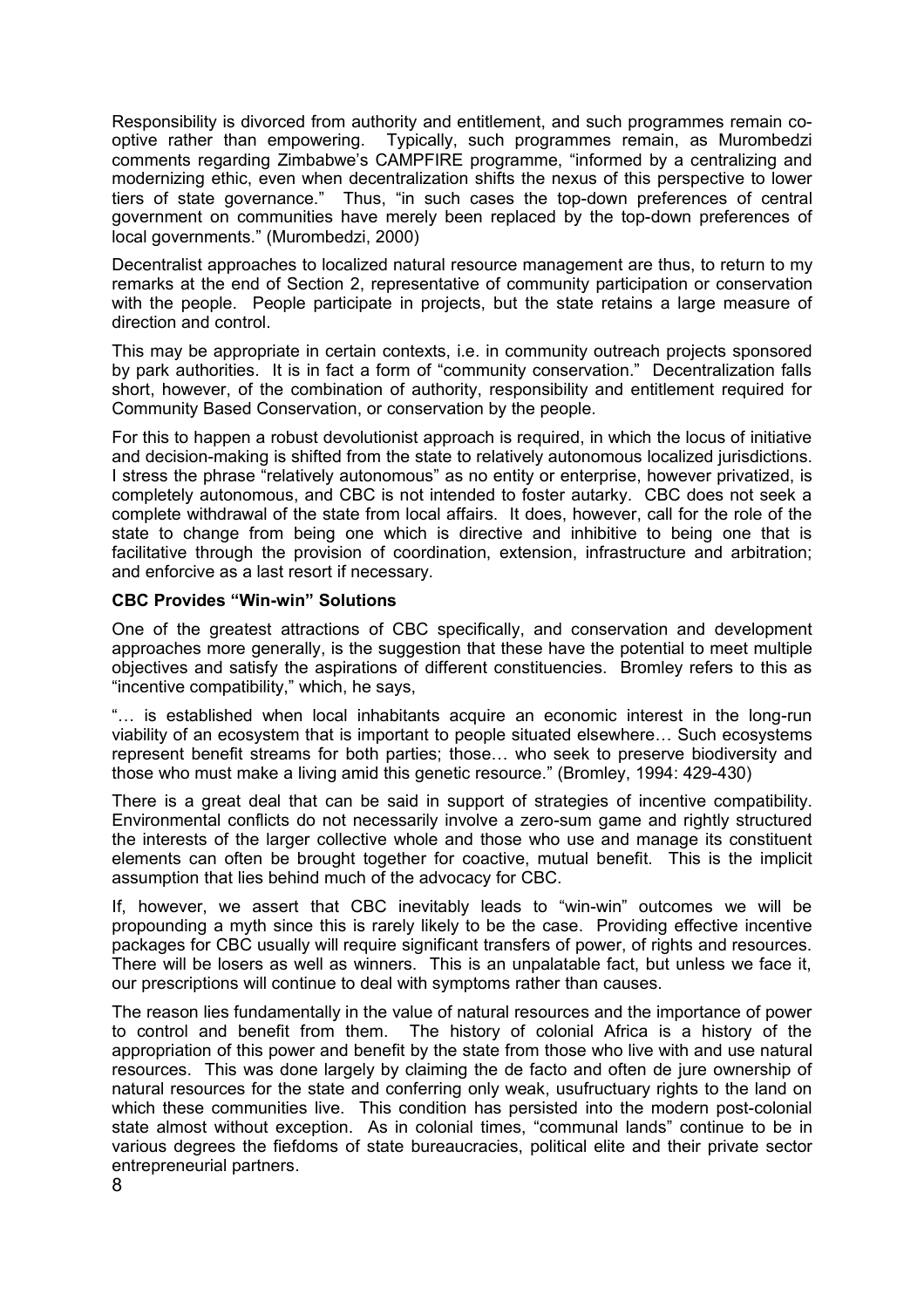My example has been from Africa, but its characteristics can be found in a multitude of examples from around the world – not only the "developing" world but the "developed" world as well. Devolution in tenure, in responsibility, in rights and access to benefit streams is a fundamental allocative and political issue. Power structures at the political and economic center are not disposed to surrender their privileges and will use their power, including their abilities to shape policy and law, to maintain the monopolies of their position.

All this is not new in essence. An  $18<sup>th</sup>$  century rhyme put the issue succinctly for that period of English history:

> The law doth punish man or woman, That steals the goose from off the common, But lets the greater felon loose, That steals the common from the goose.<sup>7</sup>

I am not suggesting here that we dispense with law, with socially legitimated proscriptions against deviance, which form an important negative incentive in our search for sustainability. What I am suggesting is that the processes which lead to policy and law, be further democratized and made more responsive to the incentives for sustainability, which lie with those who are the primary users, producers and managers of our natural resources. To put my point differently, good civil governance is an indispensable component in the search for CBC.

### **CBC Provides the Escape from Rural Poverty**

This is a dangerous assertion, a variant of the myth that natural resources can in themselves satisfy the needs of rural populations in Africa. The myth ignores reality, encourages false expectations and leads to misplaced criticisms of CBC.

I illustrate the point with an example drawn from a consultancy in which I was involved in 1999. The consultancy, commissioned by the Government of Malawi and the Lake Malawi/Nyasa Biodiversity Conservation Project, called for a strategic plan for the Nankumba Peninsula with the objective being "To improve the standards of living of the people living in the Nankumba Peninsula through the sustainable use of the natural resources of the area." In our investigations it became clear that the Peninsula was endowed with a range of natural resources, which under the right circumstances could augment the Peninsula's tourism industry and benefit a segment of the Peninsula's population. At the same time, we had to recognize that the Peninsula is home to 110,000 people with a population density of 85 persons per  $km^2$ . Most of these are small-scale farmers or fishermen. There could be no realistic expectation that natural resources on their own could significantly improve the livelihoods of this population on their own or across-theboard; this would have to be through improved agricultural production and increased wage labour opportunities. We thus suggested that the Plan's objective itself be changed to read: "To improve the standards of the people living in the Nankumba Peninsula *while ensuring* the sustainable use of natural resources."

The Nankumba conditions described above hold generally for most of rural Africa. There *are* situations where local peoples could live solely on their natural resources, and live well under the right kind of CBC regime. But these are few and far between. I can think of only two such contexts in Zimbabwe. Generally, however, we must accept that natural resource production is linked to agriculture in household production schemes. Natural resources form part of the "off farm" assets of such schemes and it is criminal to neglect or abuse them. But to expect them to provide more than they can is to encourage a myth.

#### **Enduring Challenges**

As it moves into the 21<sup>st</sup> Century, Africa faces a daunting array of environmental challenges. From this array I want in this last section to underline four for special attention. These are challenges that apply to natural resource policy and management generally, but are of particular significance for CBC approaches. They have not burst suddenly on the African scene with the dawn of the new millennium; they are instead persistent issues in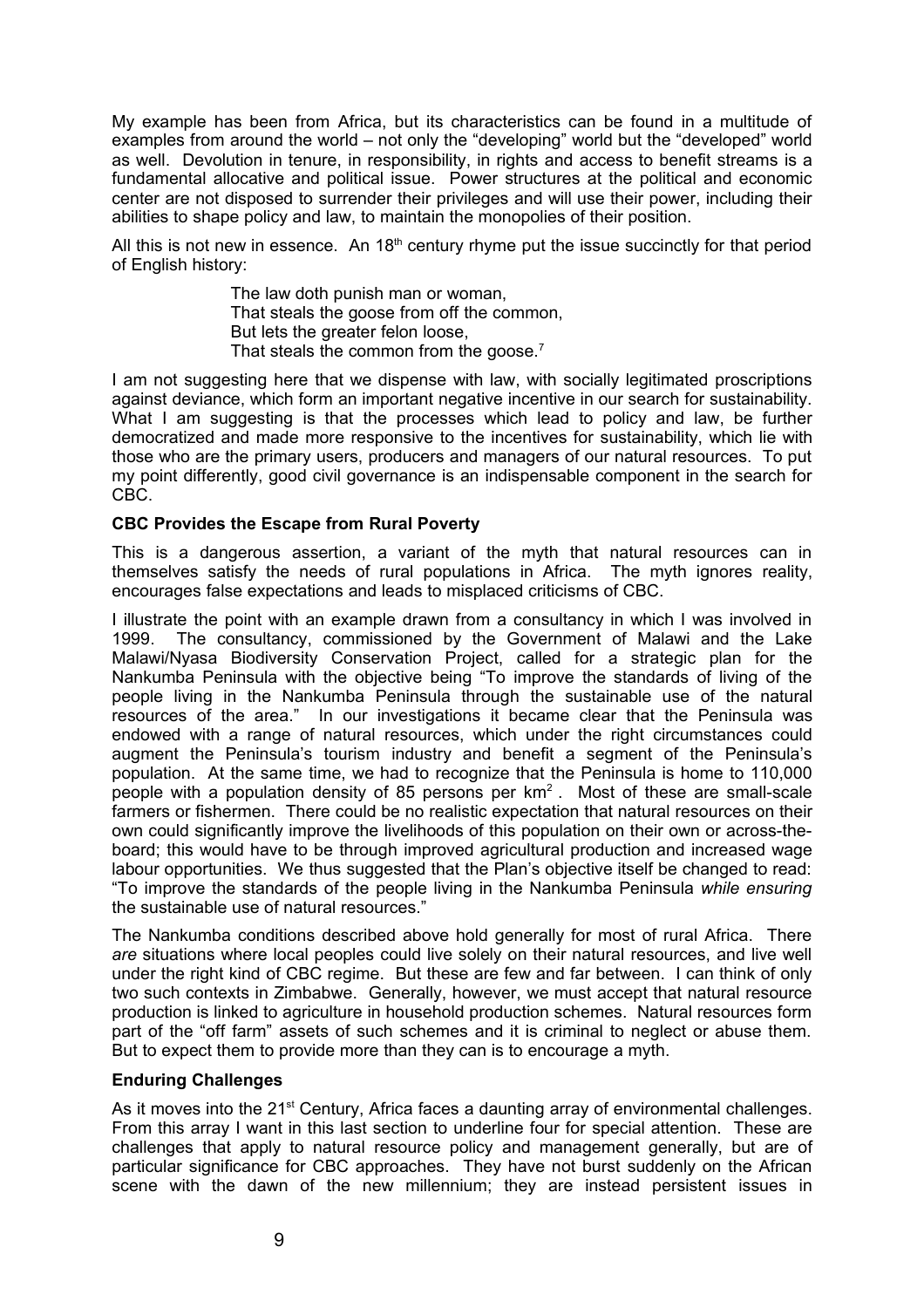environmental governance, which have taken on particular forms and acquired growing salience in our recent environmental history. They pose questions for which there are no easy answers, but these must be faced if we are to be creative in our response to the charges we now face. Adams has remarked that conservation is "not about preserving the past in any simple sense… Conservation is about handling change, and about the transition from the past to the future." He adds further that "conservation is not about trying to stop the 'human impact on nature,' but about negotiating that impact." (Adams, 1996: 96-97) The following challenges are important items for the agenda of this negotiation.<sup>8</sup>

### **Dealing with Demand**

Resource/demand ratios have always formed an important part of the conservation equation. Where natural resource supply is high and human demand low, the need for control is also low. When the supply of natural resources is low and human demand is high, the need for control is also high. This simple but fundamental equation leads to a number of hypotheses regarding each of the three variables mentioned. Here I confine myself to the demand factor as it affects CBC, other than to note in passing that one of the goals of CBC should be to maintain or increase supply.

Demand can change for a number of reasons, including technological change, alternative supply and cultural or life-style preferences. For most African CBC contexts, however, demography is the most important driver of demand, through natural population increase, immigration or the absence of non-rural livelihood alternatives. This poses a serious threat to CBC initiatives. In an economic analysis of Zimbabwe's CAMFIRE programme Bond, for instance, suggests that declining performance in the Zimbabwean economy with its attendant high unemployment has led to an urban-rural drift and forced "both rural and urban households to exploit natural resource capital as their only possible alternative." (Bond, 2000) In such a scenario current defects in the CAMPFIRE programme may well be as attributable to national macro-economic under-performance as to its institutional shortcomings. A general lesson can be drawn: national macro-economic health and CBC success are closely linked.

Another lesson can be drawn. CBC jurisdictions require strong norms or rules of inclusion/exclusion, particularly as demand increases. These need not be pre-ordained or fixed; indeed they will only be effective if they are dynamic and responsive to locally evolved norms of reciprocity.<sup>9</sup> A shifting accommodation between the imperatives of organizational exclusion and normative inclusion in resource use driven by local institutional evolution is an enduring challenge in dealing with demand.

# **Consumption and Commodity Production**

The use of natural resources in rural African contexts has been frequently analyzed in terms of a typological dichotomy which distinguishes between direct consumption for local subsistence needs and commercial use with a focus on exchange values, with the added overlay that the second mode is a recent development. Historically, this is problematic, since trade in ivory, "bush meat" and medicinal plants have a long history in the continent. It is, however, unquestionable that the commercial use of wild natural resources has been on the increase in recent years with the penetration of the market economy into the remote hinterlands of national urban centers and international markets (particularly for woodland products and tourism) extend the reach and volume of their product demand under "globalization."

This trend has been particularly evident in wildlife-based CBC initiatives in Southern Africa, which lay emphasis on economic incentive. Their approaches have been informed by the experience of wildlife ranching on private land, where wildlife production for venison and hides has been shown (depending on specific content) to yield financial returns generally no greater than livestock production, even though it is more eco-friendly. However, with the advent of wildlife tourism in either viewing or safari hunting forms during the 1970's, this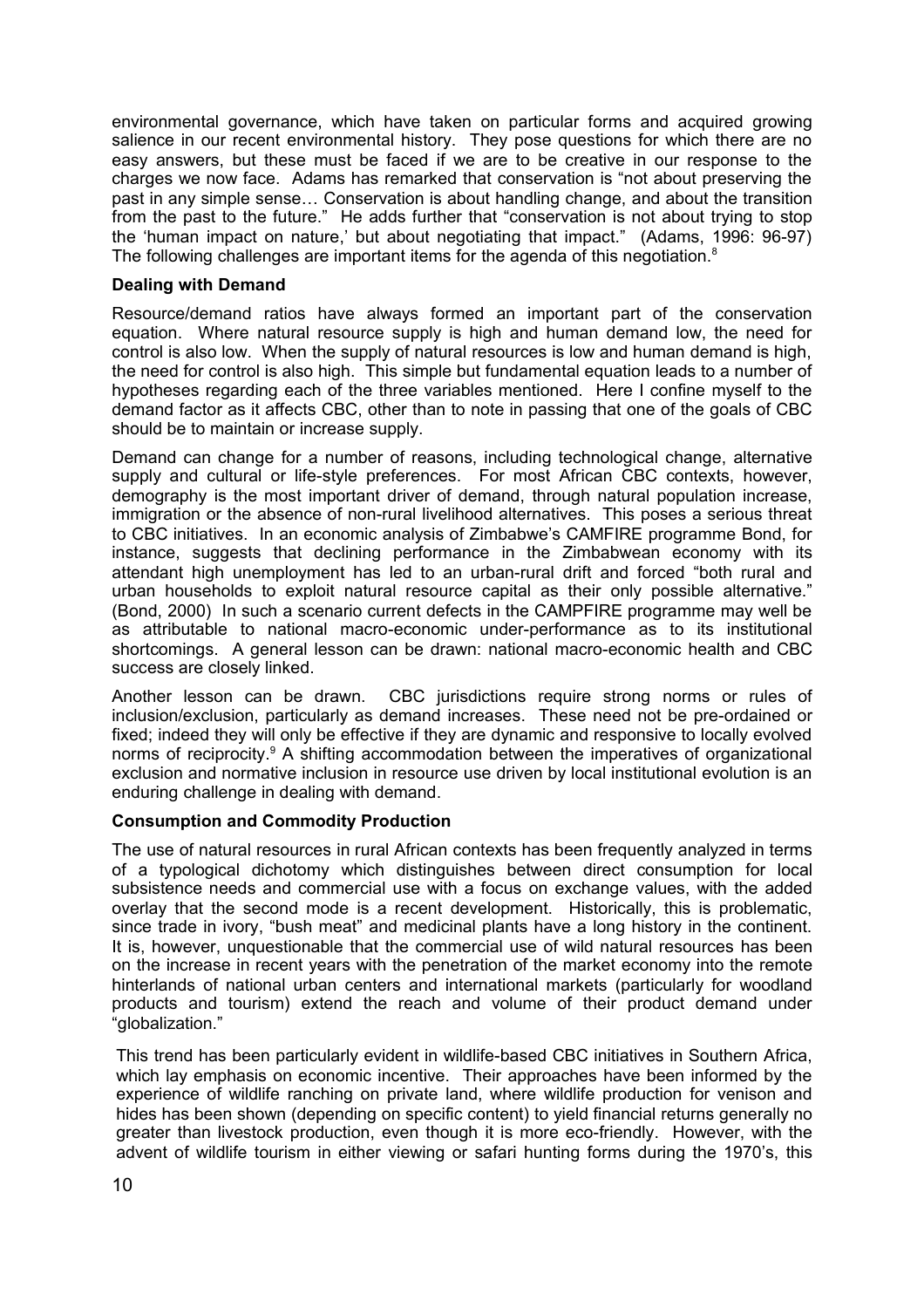picture changed. This mode of use contains a significant "value added" component and net returns have made wildlife production a preferred land use option on extensive areas of ranch land. (Child, 1995) This experience has been transposed into communal land contexts through CBC approaches and there is no question that financial success for CBC in Namibia, Botswana, Zimbabwe and Zambia rests strongly on the marketing of wildlife through tourism.

Some analysts have, however, questioned the desirability of resting CBC on commercial use. Among the dangers that they foresee are that:

- commercialization may motivate overharvesting and unsustainability;
- the dominant wildlife use mode, tourism, is an unstable and unreliable market;
- it encourages corruption and nepotism at communal and higher levels:
- local-level organizations are ill-equipped to deal with the complexities of the market, forcing them into continued dependencies on established professional monopolies, often racially-linked; and
- the long market chains involved introduce a number of "middle men," resulting in a situation where the producer receives only a small and inequitable portion of total net revenue.

The evidence from CBC in Southern Africa modulates but does not eliminate the force of these criticisms. Where perceptions of enduring entitlement are strong, local regimes are often more conservative in the setting of quotas than national authorities. (Jones, 2000; Murphree, 1997) Tourism is certainly an unstable market, as recent experiences in Eastern and Southern Africa have shown, but safari-hunting tourism seems to be a remarkably robust exception. 10 Local-level negotiating skills have shown a sharp learning curve to levels of considerable sophistication.<sup>11</sup> Indeed a "spin-off" benefit of commercialization is that it provides the training ground for this kind of commercial negotiation, frequently the only opportunity of this type that local groups have. At the same time, there can be no denial that commercialization creates dependencies on extra-communal skills, that the absence of professional training still characterizes most CBC initiatives and that it expands opportunities for corruption, rent-seeking and financial chains which siphon off most revenue flows before they reach local producers.

The debate on the benefits and dangers of commercialization will predictably continue. We must, however, accept that the trend to further commoditisation of natural resources is likely to continue. It is part of a generically larger trend brought about by globalization and the growing power of the private sector. Direct linkages between the market place, the private sector and communal enterprise are an enduring challenge, in which the dangers of these linkages are controlled and the opportunities they present are exploited.

# **Articulating the Local with the National**

This paper (section 3.3) has already suggested that CBC calls for relatively autonomous local jurisdictions, with the caveat that this does not imply autarchy, a fragmented array of disjointed local enterprises. Communal regimes cannot operate in isolation. They need to cooperate with other regimes of similar size, particularly those that are their neighbours. Depending on species and ecosystem characteristics, they may need to be integrated into larger systems responsive to scaler ecological management requirements. Hierarchically, they need legitimacy and facilitation from the state. The enduring challenge here is how to find a formula that maintains the dynamic of local jurisdiction while being responsive to the imperatives of ecological and functional scale.

There are no easy answers but I suggest that the formula needs to contain two elements. The first is, when scaler considerations require it, to expand the reach of local jurisdictions by aggregation rather than through expropriation. There is a big difference between the two. Expropriation occurs when the state appropriates authority for given functions in the cause of larger collective good. Aggregation occurs when local jurisdictions remain in place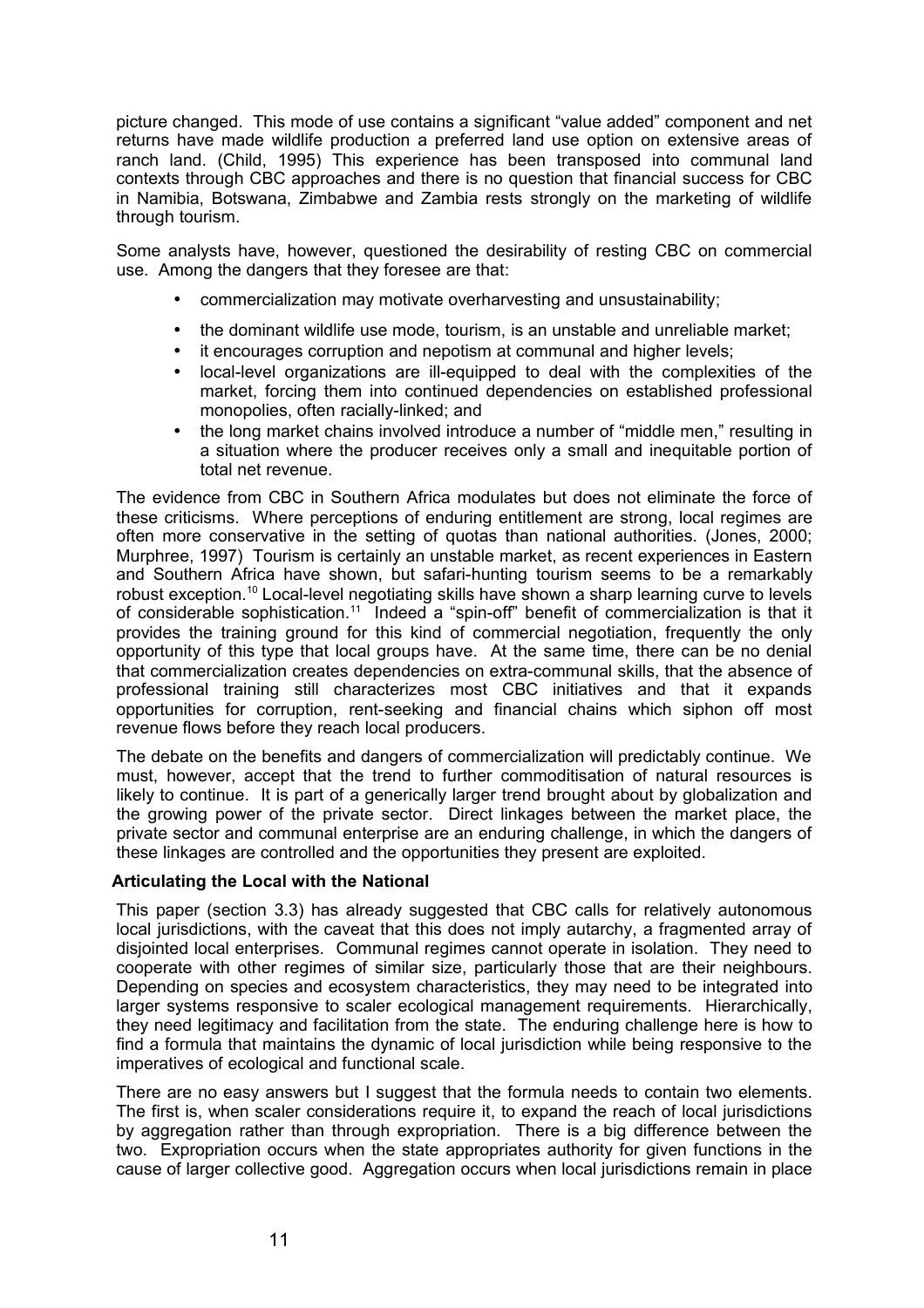but delegate aspects of their responsibility to collective governance of greater scope in which they continue to play a role.

Closely aligned to this approach of delegated aggregation is the issue of the direction of accountability. In appropriative conjunction, accountability is primarily from the local upward to the state. In delegated aggregation, accountability is primarily from the unit of collective governance to its constituent local enterprises. This has a number of specific implications, including the way in which CBC revenues are handled. Typically, at present, such revenues are collected by the state (or one of its sub-units) and then passed on, less levies, to the local units that have produced it). This creates conflict and contributes to de-motivation. It is far better in my view for local enterprises to be in direct receipt of the revenues they generate and then be taxed on these revenues for the costs of aggregation and the services they receive. This promotes fiscal clarity and promotes the accountability flows advocated above. Taken together, delegated aggregation and constituent accountability provide pointers for systems that bind local CBC enterprises into larger structures of natural resource governance.<sup>12</sup>

# **The Confluence of Professional and Civil Science**

My last enduring challenge is one addressed in particular to ourselves, by which I mean we who purport to be experts in conservation policy and the guardians and managers of Africa's biodiversity. Slowly, and sometimes reluctantly, we have come to accept that people count, and thus have reached the stage of *conservation with the people.* We have, at this stage, even come to the acceptance that rural peoples have an accumulated ecological wisdom, which can contribute to planning and management and thus give space to "indigenous" technical knowledge" (ITK) as a factor to be considered. But we reserve to ourselves the status of being the final arbiters of what CBC should be, based on our science and professional experience. This creates a mind-set in which success in CBC is seen as a linear progression towards a predetermined set of fixed goals.

In reality, we know that 'progress' in CBC projects and programmes is not linear. What, in the light of our 'objectively verifiable' criteria, is judged as static or recalcitrant may shift to what we consider 'success,' while 'success cases' may seem to falter and fail. We then tinker with details and proceed in the hope of progress, only to be frustrated again.

To transcend this syndrome we need to radically revise our mind-set, to see process as an end as well as a means, and to accept that the core objective of CBC is increased communal capacity for adaptive and dynamic governance in the arena of natural resource use. It is, to revert to Adams, about local capacities to handle change and to negotiate the human impact on nature from past to future. Thus CBC is as much about resourcefulness as it is about resources. $^{\rm 13}$ 

For this to happen we need to forge a new alliance between our professional science and the civil science of the local peoples involved in CBC. This involves far more than giving a place to "indigenous technological knowledge." This is useful, but ITK has its limitations, since ITK is essentially retrospective and has limitations in its application to current circumstances. What local regimes need to develop in their civil science is what any good science requires: the freedom to experiment, to make hypotheses and test them in experience. Professional science can help them do this, but a pre-condition is that local jurisdictions have the necessary entitlements to do so: the right to plan, the right to implement in their own manner, the right to make mistakes and the right to correct them. This is the robust devolution in CBC discussed in section 3.3. With such a civil science, CBC provides new and exciting ways for the confluence of civil and professional science.

# **Conclusion**

In conclusion, I now summarize the most important points that have been made in this paper. CBC is not *the* answer; it is one of a number of conservation strategies and relevant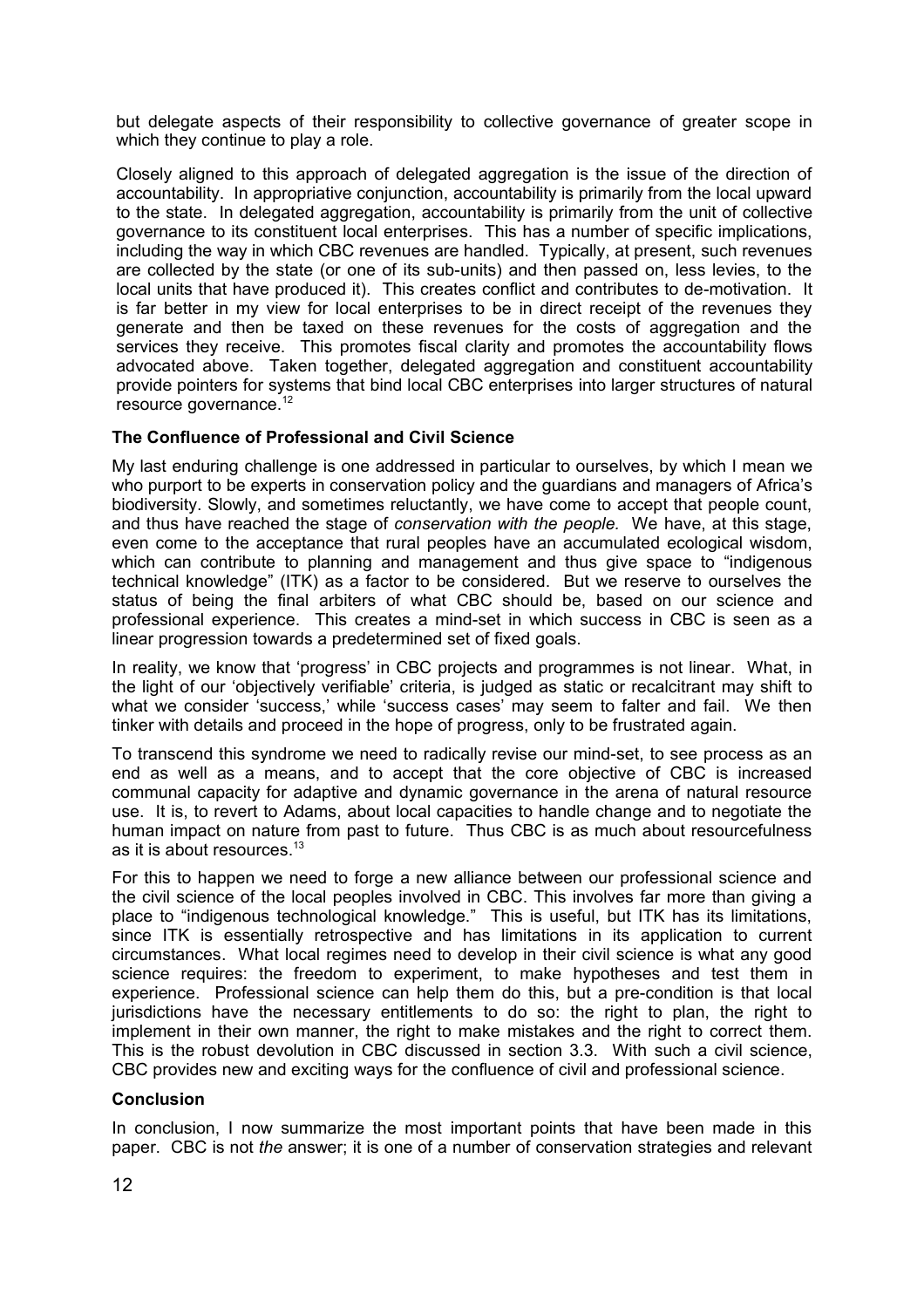only for certain, highly important contexts. It should not be loaded with expectations, or "new myths," about results that are beyond its scope. It is complex and requires processes of evolution over long time frames. It stalls and becomes static when not accompanied by the necessary devolutionary entitlements it requires. With these, it holds out the promise for a new dynamic in African responses to enduring environmental challenges as we move into a new millennium.

Has it worked? Unfortunately, so far in too few, isolated instances. Our final judgment must be that CBC has to date not been tried and found wanting; it has been found difficult and rarely tried!

# **ENDNOTES**

- 1 For insights into the epistemological shifts involved in this trend in conservation biology, see, for instance, Hillborn and Ludwig (1993), Holling (1993), Holling and Meffe (1996), Constanza (1993) and Lee (1993).
- 2 Any serious scholarship on CBD must examine these and other similar arguments produced by this strain of analysis. A rebuttal to Oates is provided by Fairhead and Leach (2000); a rejoinder to Barrett and Arcase is provided by Murphree (1996).
- 3 The four-fold categorization of stages in African conservation is taken from Baldus (1987) and Murphree (1998).
- 4 With specially protected status for vulnerable species outside state protected areas.
- 5 Jurisdictional boundary setting has a number of dimensions. It involves a specification of the resource or resources concerned. It frequently, although not always, has a spatial dimension. And it requires a definition of entitlement, in terms of what it is and who holds it. For further discussion see Murphree (2000) and Barrett and Murphree (2000).
- 6 The primary relationships which characterize CBC are to be understood in terms of Toennies' distinction between Gemeinschaft and Gesellschaft (Toennies, 1963). The use of the term "local" as a synonym for "socially small scale" is more problematic since the latter refers to social topography rather than spatial extent. However, the continuous social interaction involved in Gemeinschaft does have spatial implications and references to "local" and "locality" are legitimate for lay discussion if this is understood.
- 7 "On enclosures," 18<sup>th</sup> century, anonymous. My thanks to Rowan Martin for drawing this quote to my attention. For further discussion on this theme, see Murphree (1995) and Murphree (1999).
- 8 It is emphasized that each of these challenges is a subject-in-itself, worthy of booklength treatment. This address provides only a sketch of some of the more salient issues involved.
- 9 For a detailed case study analysis see Sithole, 2000.
- 10 During 2000 over-all tourism revenues in Zimbabwe fell by approximately 60%, but safari hunting revenues in the CAMPFIRE Programme continued to be stable, with most operators reporting full bookings.
- 11 For a positive case study example, see Murphree 2000 (b).
- 12 For an elaboration on these issues, see Murphree (2000a)
- 13 Adapted from Kaplan (1999)

# **References**

Adams, W.M. (1996) Future Nature: A Vision for Conservation. Earthscan, London

Agrawal, A. (1997) Community in Conservation: Beyond Enchantment and Disenchantment. Conservation and Development Forum. Gainesville

Baldus, R. D. (1987) Wildlife – A Forgotten Resource. In: Internationales Afrikaforum. 271- 277

Barrett, C.B. and Arcase, P. (1995) Are Integrated Conservation Development Projects (ICDPs) Sustainable? On the Conservation of Large Mammals in Sub-Saharan Africa. In: World Development. 23 (7) 1073-1085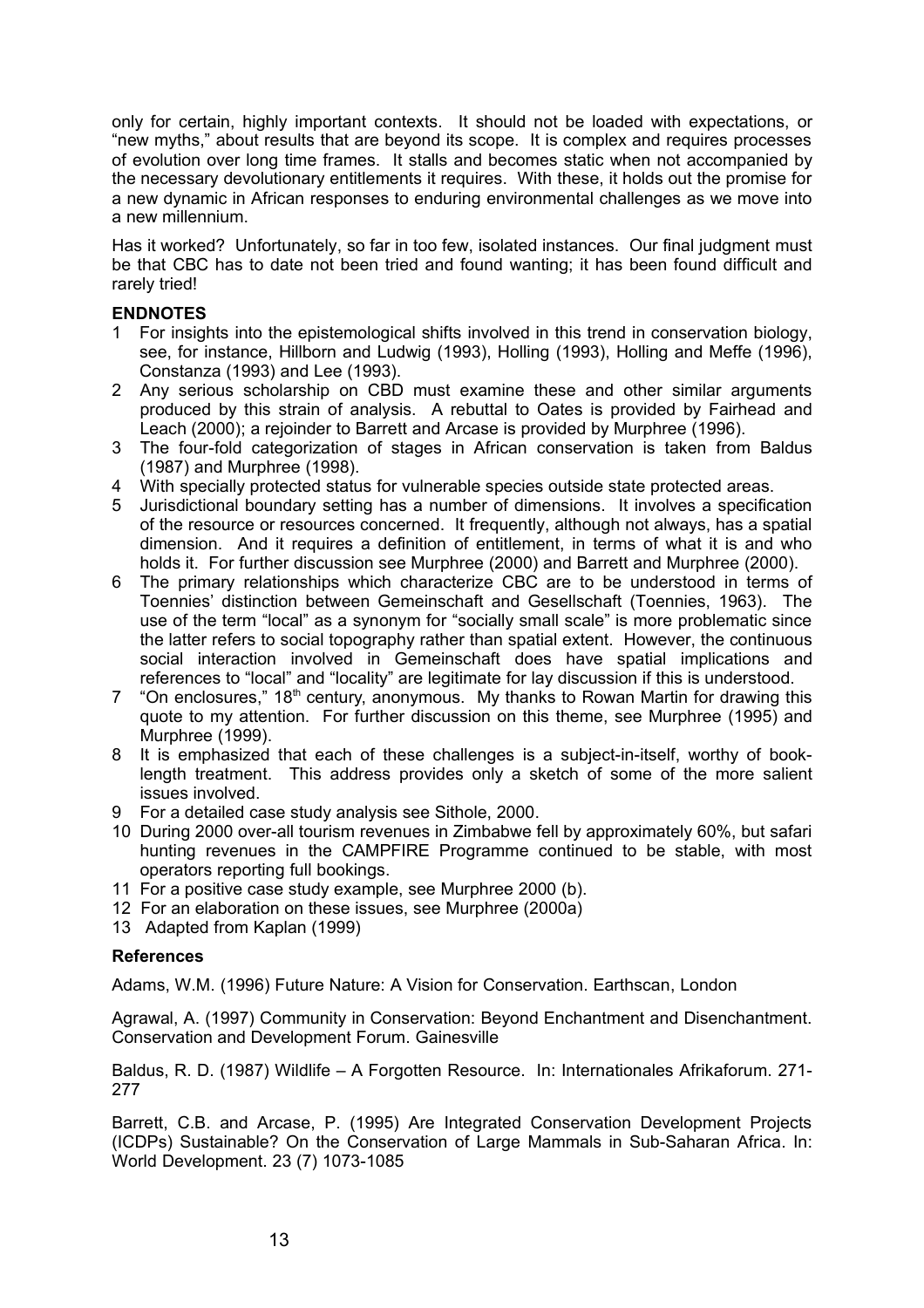Barrow, E., Gichohi, H. and Infield, M. (2000) Sustaining Eden: Rhetoric or Reality? A Review of Community Conservation Policy and Practice in East Africa. Evaluating Eden Series. IIED. Draft. London

Barrow, E. and Murphree, M. W. (2000) Community Conservation from Concept to Practice. A Review of Analytic Issues. In: Hulme, D. and Murphree, M. (Eds.) African Wildlife and African Livelihoods: The promise and Performance of Community Conservation. James Currey. Oxford

Bond, I. (2000) CAMPFIRE and the Incentives for Institutional Change. In: Hulme, D. and Murphree, M. W. (Eds.) African Wildlife and African Livelihoods: The Promise and Performance of Community Conservation. James Currey. Oxford

Bromley, D. (1994) Economic Dimensions of Community-based Conservation. In Western, D. and Wright, R. M. (Eds.) Natural Connections, Perspectives in Community-based Conservation. Island Press. Washington, D.C.

Child, G. (1995) Wildlife and People: The Zimbabwean Success. The Wisdom Foundation. Harare and New York

Constanza, R. (1993) Developing Ecological Research that is Relevant for Achieving Sustainability. Ecological Applications. 3 (2), 579-581

Fabricius, G., Koch, E. and Magome, H. (1999) Community Wildlife Management in Southern Africa: Challenging the Assumptions of Eden. Evaluating Eden Series. IIED. Draft. London

Fairhead, J. and Leach, M. (2000) The Nature Lords. After Desolation, Conservation – and Eviction: The Future of West African Forests and their Peoples. Times Literary Supplement, May 5

Hilborn, R. and Ludwig, D. (1993) The Limits of Ecological Research. Ecological Applications. 3 (4) 550-552

Holling, C. S. (1993) Investing in Research for Sustainability. Ecological Applications. 3 (4) 552-555

Holling, C. S. and Meffe, G. K. (1996) Command and Control and the Pathology of Natural Resource Management. Conservation Biology. 10 (2) 328-337

Hoyt, J. A. (1994) Animals in Peril. How "Sustainable Use" is Wiping Out the World's Wildlife. Avery Publishing Group. Garden City Park. New York

Hulme, D. and Murphree, M. (Eds.) (2000) African Wildlife and African Livelihoods: The Promise and Performance of Community Conservation. James Currey. Oxford

Jones, B. (2000) The Evolution of a Community-based Approach to Wildlife Management at Kunene, Namibia. In: D. Hulme and Murphree, M. (Eds.) (2000) African Wildlife and African Livelihoods: The Promise and Performance of Community Conservation. James Currey. Oxford

Kaplan, A. (1999) The Development of Capacity. UN Non-Governmental Liaison Service. **Geneva** 

Lee, K. N. (1993) Compass and Gyroscope: Integrating Science and Politics for the Environment. Island Press. Washington, D.C.

Murombedzi, J. (2000) Committees, Rights, Costs and Benefits: The Question of Natural Resource Stewardship and Community Benefits in Zimbabwe's CAMPFIRE Programme. In: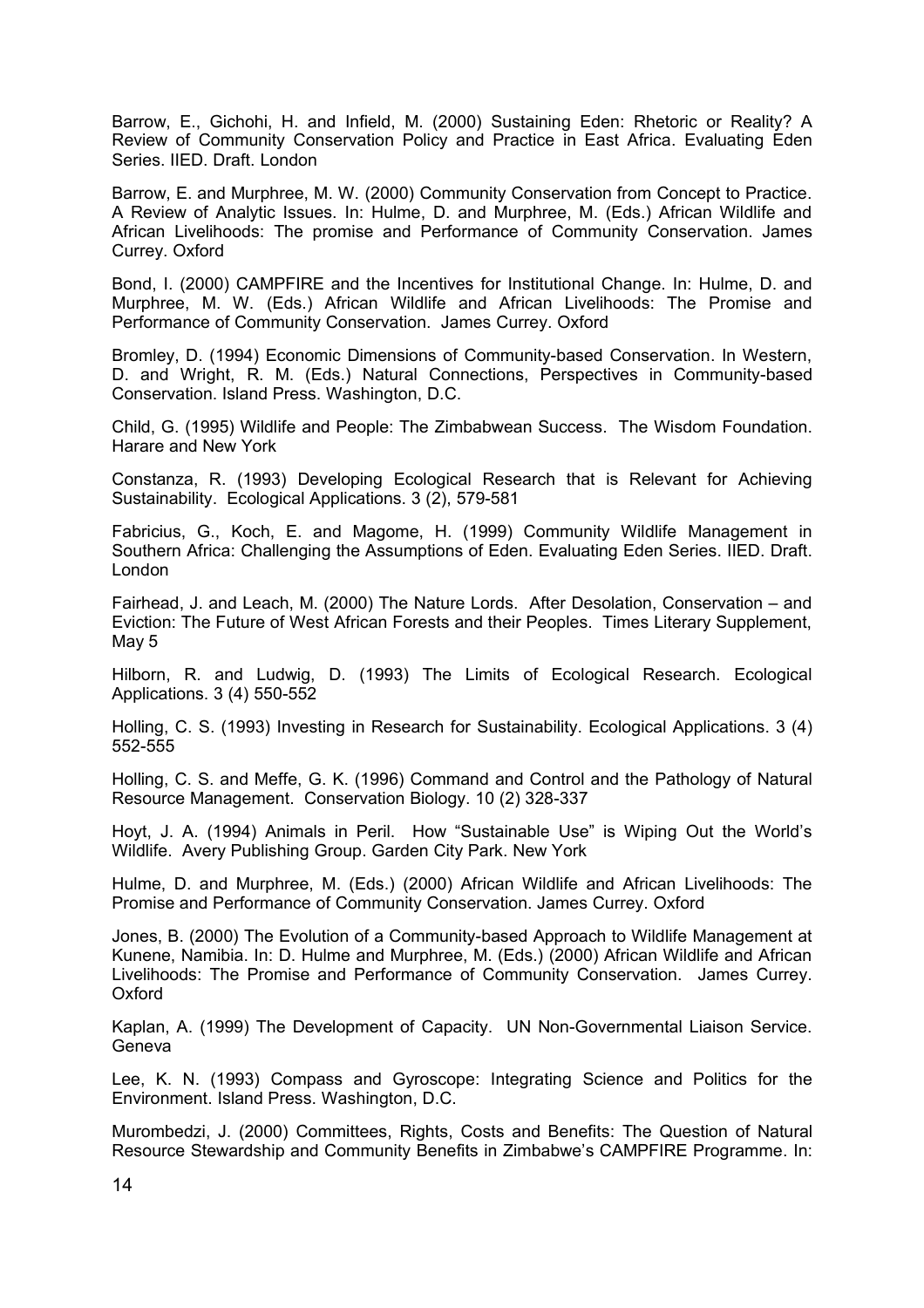Hulme, D. and Murphree, M. W. (Eds.) (2000) African Wildlife and African Livelihoods: The Promise and Performance of Community Conservation. James Currey. Oxford

Murphree, M. W. (1995) Optimal Principles and Pragmatic Strategies. Creating an Enabling Politico-legal Environment for Community-based Natural Resource Management. In: Rihoy, E. (Ed.) (No Year) The Commons without the Tragedy. Strategies for Community-based Natural Resources Management in Southern Africa. SADC Wildlife Technical Coordination Unit, pp. 47-52. Lilongwe

Murphree, M. W. (1996) Wildlife in Sustainable Development: Approaches to Community Participation. In: African Wildlife Policy Consultation. ODA. pp. 155-188. London

Murphree, M. W. (1997) Congruent Objectives, Competing Interests and Strategic Compromise. Concept and Process in Zimbabwe's CAMPFIRE Programme. Paper presented to the conference on "Representing Communities: Histories and Politics of Community Based Resource Management." Georgia, *USA*: 1-3 June. Helen

Murphree, M.W. (1998) Ex Africa Semper Aliquid Novi? Considerations in Linking African Environmental Scholarship, Policy and Practice. In: Christoffersen, N., Campbell, B.and duToit, J. (Eds.) (No Year) Communities and Sustainable Use: Pan-African Perspectives. IUCN/ROSA, pp.. 3-7. Harare

Murphree, M.W. (1999) Enhancing Sustainable Use: Incentives, Politics and Science. Berkeley Workshop on Environmental Politics, Working Paper WP 99-2. Institute of Institutional Studies. Berkeley, California

Murphree, M.W. (2000a) Boundaries and Borders: The Question of Scale in the Theory and Practice of Common Property Management. Paper presented to the Eighth Biennial Conference of the IASCP, Bloomington (Indiana, USA) May 31-June 4

Murphree, M.W. (2000b) Community Conservation and Private Business: A Case Study from Mahenye, Zimbabwe. In: Hulme, D. and Murphree, M. W. (Eds.) (2000) African Wildlife and African Livelihoods: The Promise and Performance of Community Conservation. James Currey. Oxford

Oates, J.P. (2000) Myth and Reality in the Rainforest. How Conservation Strategies are Failing in West Africa. University of California Press. Berkeley, California

Patel, H. (1998) Sustainable Utilization and African Wildlife Policy. Indigenous Environmental Policy Center. Cambridge, Massachusetts

Sithole, B. (2000) Use and Access to Dambos in Communal Lands in Zimbabwe: Institutional Considerations. D.Phil. Thesis, Centre for Applied Social Sciences, University of Zimbabwe. 343 pp.

Sjoberg, G. (1964) Community. In: Gould, J. and Kolb, W. L. (Eds.) A Dictionary of the Social Sciences Glencoe. The Free Press, pp. 114-115

Toennies, F. (1963) Community and Society. Harper. New York. Originally published in German in 1859.

# **COMMUNITY BASED CONSERVATION: 13 YEARS OF EXPERIENCE IN TANZANIA**

**By Dr. Ludwig Siege**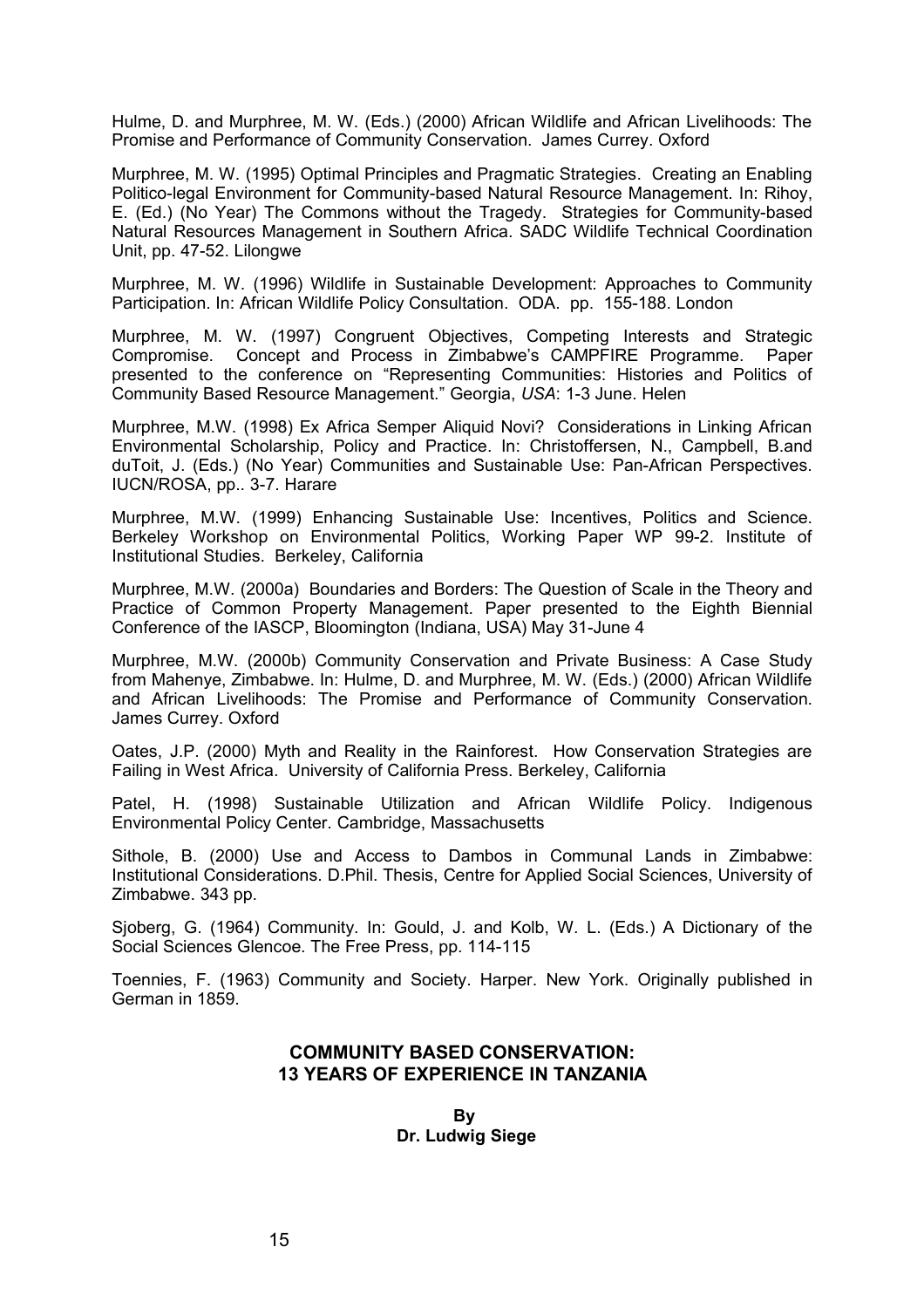# **Background**

Contrary to public perception in Africa and by some scientists, CBC is not a new approach. It was and is widely practised for instance in Europe. Since the nobility were deprived of their priviledges in the revolutions of the eighteenth and nineteenth centuries, landowners and communities, have managed their natural resources. In this they have been guided by laws and supervised by administrations supportive of community conservation (Baldus *et al* 1994).

CBC approaches involving harvests of wild animals are also quite common and have proven to be successful among indigenous communities in North America, Europe and in Asia.

In Africa, however, the element of central government control prevailed until fairly recently. This is understandable, because under colonial rule a strong central administration had been established in order to have power over and bring under central control the tribes and communities, which were seen as a source of trouble. Uprisings against the colonial powers continued until independence, re-enforcing the centralistic policies of colonial governments (Bell 1950).

If anything, independence brought about a strengthening of this trend. The new administrations feared the centrifugal powers of tribalism and, in the case of Tanzania, discouraged the traditional local structures. The traditional chiefs were done away with and local governments dissolved. Central government representatives were put into villages and services such as schooling, medical care and agricultural extension, but also protection of crops from wild animals were affirmed to be tasks of the government. The central government promised to take care of these aspects of village life and in fact managed to deliver, until in the seventies the economic performance began to slip and finances ran short.

This was also the case where natural resource and wildlife management were concerned.

Wildlife has traditionally been perceived as threat to crops and life as well as a source of meat and income through trade in wildlife products, mainly ivory.

The colonial governments, while to a certain extent recognising traditional rights of hunting communities by including elements of traditional wildlife use in their laws, introduced quotas, licenses and fees, regulations for firearms and conduct while hunting, which could not be met by the local people, thereby effectively excluding them from "modern" wildlife management.

As a rule the post independence governments went even further. In the new Wildlife Conservation Act (WCA) of 1974, Tanzania for instance cancelled the last elements of traditional wildlife use in the legislation. Under the previous law, the Fauna Conservation Ordinance of 1954, some communities still had the right to carry out hunting using traditional methods.

At the same time new protected areas were created at an accelerating rate and managed under what is called now the "fences and fines" approach. Communities were barred from entering and disturbing these areas, with a few exceptions such as the case of the Ugalla Game Reserve, where a special arrangement was introduced for fishermen and honeyproducers. Wildlife outside of protected areas on village land was perceived as a pest and severely reduced in crop protection schemes. For instance, up to the early seventies between 2000 and 4000 elephants were shot by government scouts every year as part of crop protection in Southern Tanzania alone (Stronach, Siege, 1995, Rodgers et al 1982).

The prevailing attitude during this period by both conservationists and game wardens was to regard every local villager as a potential poacher. Police action, rifles and handcuffs were regarded by the authorities as the instruments to settle this conflict. This approach was based on the illusion that governments everywhere on the continent were in control of the natural resources and were able to protect them countrywide. In reality African administrations and economies started to under perform soon after independence. Often government officials and institutions got involved in or even were in the forefront of poaching. While the protection of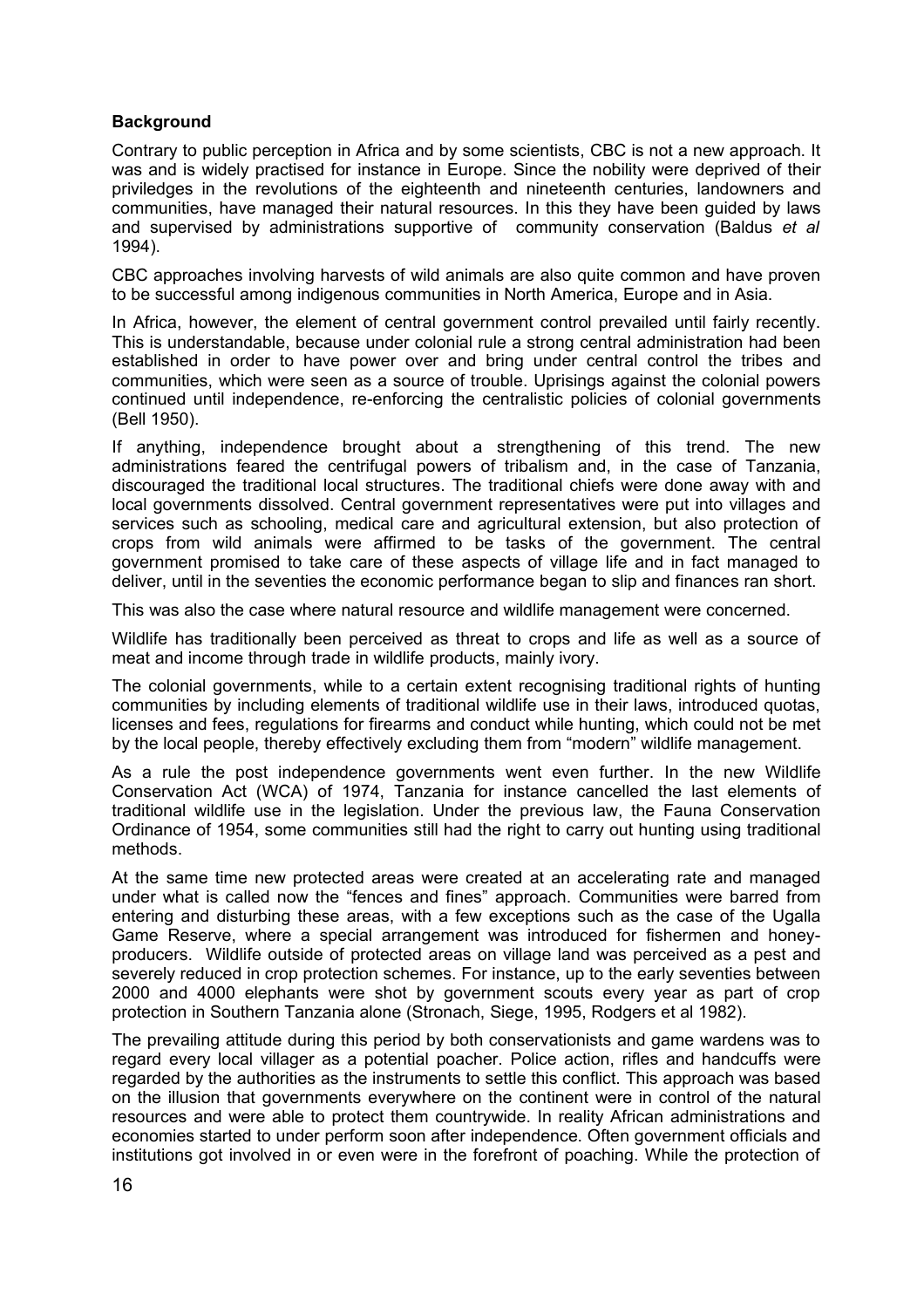wildlife inside the parks and reserves could to a certain extent be maintained by the "fences and fines" approach, at least in Southern and Eastern Africa, very little effective law enforcement took place outside these protected areas in most of these countries (Western 1994).

As a result wildlife resources outside parks and reserves were being "mined" at levels that could not be sustained.

# **A Short History of CBC**

New approaches to tackle the issue of wildlife on communal land outside protected areas had to be developed. Practises of wildlife management from outside Africa, which seemed entrenched and workable, were looked into as models. The basic principle of these practises is that natural resources are managed by the people or institutions that own them or live with them. This could be private landowners or communities but also the state in case of stateowned protected areas.

New political perspectives in Africa such as decentralisation, participation and political pluralism emerged at the same time, all together forming a basis for developing the first community based wildlife management concepts.

In the middle of the eighties several CBC-approaches came into being in Southern Africa. The largest and best publicised of these is Zimbabwe's CAMPFIRE and Zambia's ADMADE (Martin 1986, Lungu 1990). They have in common that they aimed at introducing new management regimes for wildlife on communal land, where there had effectively been a management vacuum before. This vacuum had occurred due to the weakness of the governments to implement their wildlife legislation outside parks and reserves. The programmes had also recognised the fact that in many of the Southern and Eastern African countries a considerable portion of wildlife lives outside protected areas. For instance 20,000 of the close to 60,000 elephants of the Selous ecosystem live on village land (Siege 2000). Even in Kenya less than half of the wildlife occurs inside the NPs.

Other countries like Namibia and Botswana followed suit as did Tanzania with its Serengeti Regional Conservation Strategy (SRCS) in 1986 and the Selous Conservation Programme (SCP) in 1987. Both programmes introduced community based wildlife management outside the respective protected areas. They aimed to establish bufferzones to improve protection of the core protected area. The SCP has gone beyond that in the meantime. Villages quite a distance from the reserve are now practising CBC.

It is important to note that none of these projects tried to restructure the management of the protected areas, apart from asking the management of these areas to cooperate with and to make use of the village law enforcement organs in antipoaching.

The rapid proliferation of the CBC-approaches all over Africa illustrated the appeal, which this approach held for policy makers, wildlife managers, scientists and last but not least, donors. This appeal is understandable, because for the first time there was an workable approach to protect wildlife outside protected areas, which went beyond law enforcement and centred around the self interest of communities, linking wildlife conservation and rural development.

When analysing the different initiatives it becomes apparent that there is no common approach to CBC, but that there are some common principles:

- Communities manage and utilise wildlife in their own long term interest according to land use and management plans.
- Usually areas for wildlife management are defined in these plans
- Ownership rights or long-term user rights of wildlife are granted to the communities
- Communities protect the resource with their own scout force.
- Annual offtake, if any, is limited to sustainable levels.
- Community leaders have a steering function, but the internal process of decision making in the communities is left to the village. Projects and administrations usually insist on transparency of decision making and administration of funds.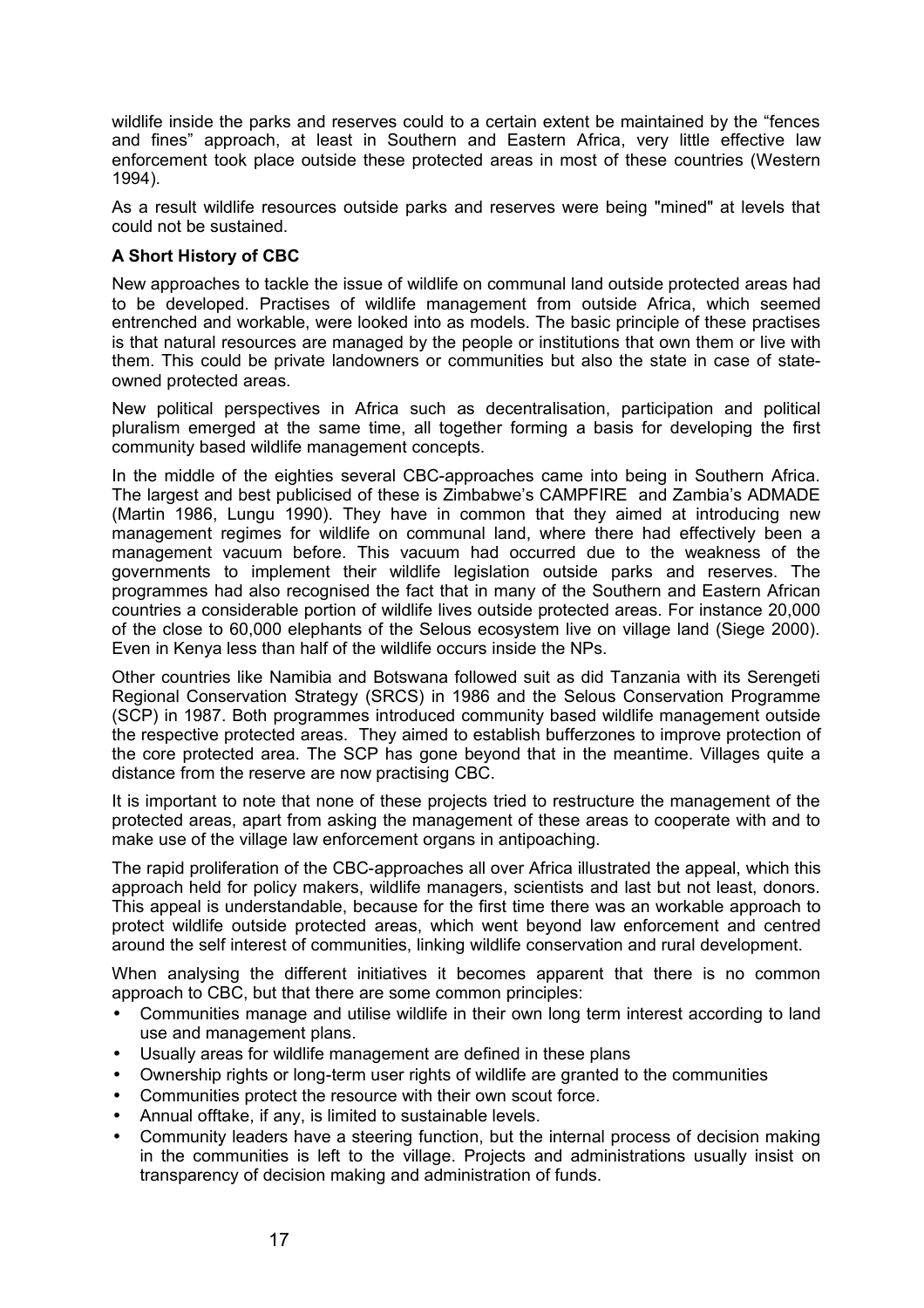- Authorities on District and Central Government level control, advise and promote. Strict supervision by the authorities concerned is regarded as indispensable in order to prevent malpractices.
- Main activities of wildlife management are antipoaching and tourism related supervision (hunting and photographic tourism).
- How benefits are used or shared differs from country to country and even within projects.

# **Case Study: The Selous Conservation Programme**

The 51 out of 85 villages in the scheme around the Selous have developed land use plans with the assistance of the respective Land Offices. The land use survey includes the provision of land certificates to the villages. Amongst other forms of land use, Village WMAs have been demarcated as areas for sustainable wildlife utilization.

The villages benefit directly through allocation of a sustainable hunting quota and, in one case so far, from a tourist lodge. In return the villages are required to appoint and equip village scouts, who patrol their Village WMAs. Natural resource committees are established at village and District level. The village scouts and village officials are trained in the Government training centre at Likuyu (Community Based Conservation Training Centre, CBCTC).

Training in basic management tools like bookkeeping, planning, budgeting is also carried out by the District Community Development Officers.

The District Game Officers (DGOs) are trained and put in charge of the supervision of the programme in their Districts.

The villages derive revenue from the sale of meat from their quota within the village, from tourist operations and from the management of resident hunting. They also carry out crop protection themselves (Baldus et al 1994).

The revenues from Safari hunting still go into government coffers, but the new WPT stipulates that in the future a large share should accrue to the village. The Ministry is presently working on the regulations to put the policy into practise.

The programme is internationally regarded as success:

There is evidence that poaching in the village areas has decreased significantly, and that wildlife is now coming back to areas where it had been absent for many years. This is mainly due to improved antipoaching by the villages themselves (Nuding 2001). How much change of attitudes in the communities away from poaching is contributing to this, is difficult to assess, as poaching is by nature a secretive occupation.

Districts and villages are queuing up to join the scheme so that applications for support have to be rejected due to lack of manpower and funds. Consequently some villages have gone ahead on their own without support from SCP. One District (Masasi) is now going ahead on its own by sending village scouts to the training centre in Likuyu.

What makes the scheme attractive is evident: For the first time communities have the opportunity to take charge of and to make decisions about important resources on their land. This certainly appeals to village leaders. On top of it they get some income for development purposes. In most of the villages under the SCP this is by far the highest source of revenue in the village. Very important is that their scout force is able to protect them from crop raiders and dangerous animals, because villages can own firearms and have the trained personnel to use them (Masunzu 1998).

# **Common Criticism on CBC:**

Recently contributions on CBC with a negative spin have appeared in scientific and other publications (eg. Songorwa et al 2000). After up to 15 years of experiences with the approach this was to be expected. It is noteworthy, however, that with a few exceptions (eg. Marks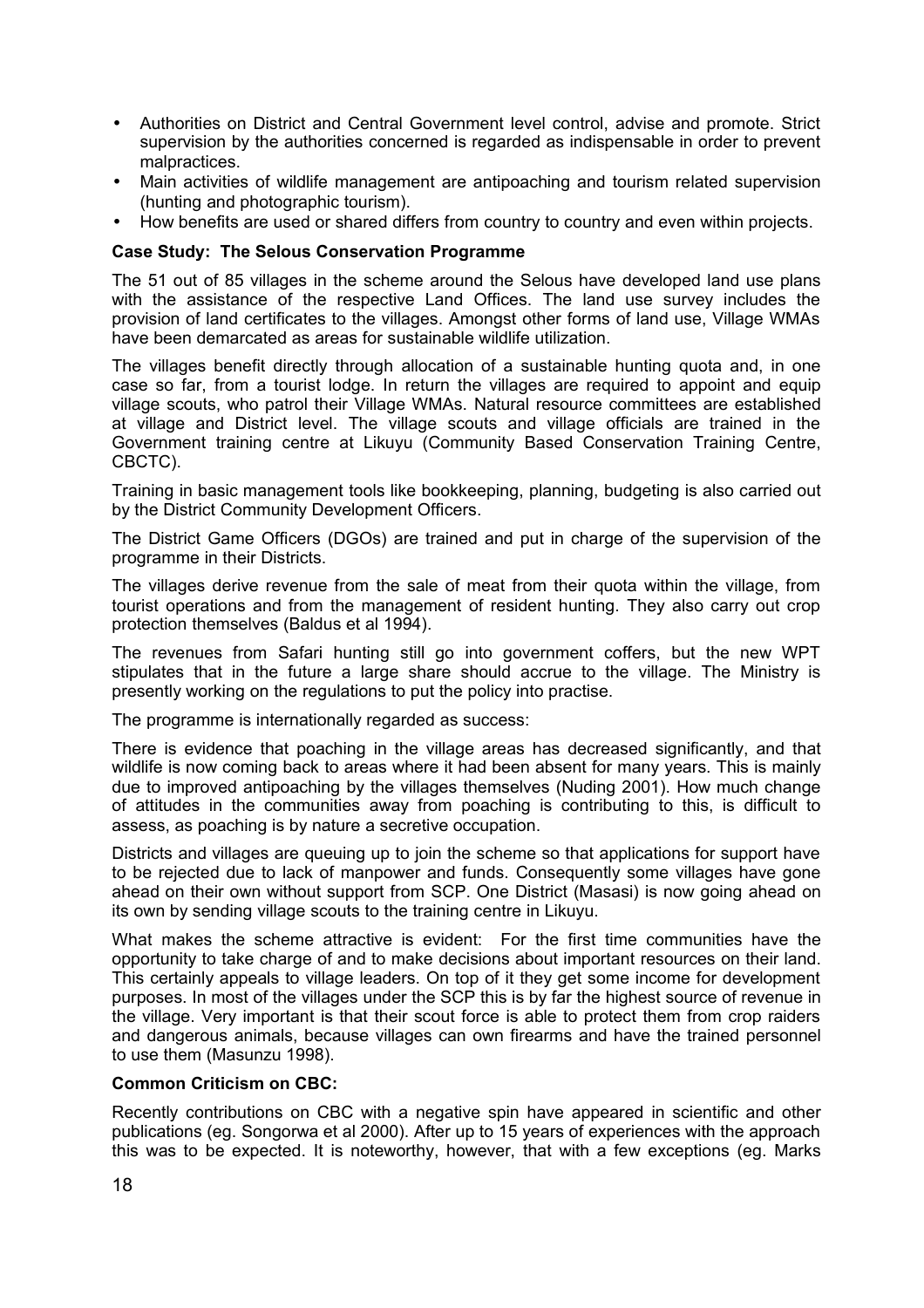1984, 1999) these critics do not speak from practical experience or from extensive field research. Consequently they tend to misunderstand what CBC is about and their critical analyses often hinge around their misconceptions of CBC rather than on what CBC is in reality.

One type of criticism is decidedly biased: In many cases CBC involves sustainable utilisation in the form of hunting. The animals rights' and anti hunting lobby has consequently joined the debate in order to discredit sustainable wildlife utilisation schemes without any real interest to discuss the merits and demerits of the approach.

The arguments found in the scientific literature on CBC centre about (Songorwa et al 2000):

- 1. CBC has been introduced to replace the law enforcement orientated approach, because this approach has failed
- 2. The CBC approach is government and donor driven and top down; it is not based on traditional knowledge
- 3. CBC is based on unrealistic assumptions. In reality:
- a) Communities are not interested in taking up CBC, because it does not produce enough benefits for the communities as compared with the disadvantages of wildlife
- b) Central governments are not willing to devolve responsibility over natural resources, because of the "bureaucratic impulse" to hold on to power, the fear to loose control over developments, and the view that wildlife is a national heritage and therefore has to be managed on central level
- c) Communities are not capable of managing wildlife, because CBC is alien to them; it is not based on traditions and some aspects are beyond their competence
- d) Wildlife conservation and rural development are conflicting objectives. Villagers expect development, proponents of CBC expect conservation. There is a trade off between these targets. The villagers access to land is reduced by CBC, and short term economic interests on the side of the villages might lead to over-exploitation of wildlife.

### **Ad 1:**

#### **CBC has been introduced to replace the law enforcement orientated approach, because this approach has failed**

An analysis of the different CBC approaches all over Africa shows that nowhere has CBC replaced law enforcement. CBC has always supplemented and even enforced it. Law enforcement approaches have been quite successful in a number of countries, in particular in Southern Africa, but also in Eastern Africa, as far as their protected areas are concerned (with the exception of elephant in Eastern Africa and the rhino everywhere in the 70ies and 80ies).

There is no case where on community land wildlife laws have been withdrawn and laissez faire management has been allowed, nor have state owned protected areas been handed over to communities.

Under CBC law enforcement is strengthened by the anti poaching operations of the village scouts. Districts in Tanzania, for instance where CBC is practical, now rely heavily on village scouts for antipoaching, because in the course of the decentralisation process, with few exceptions, their own scout force has been cut to virtually zero. CBC has in some instances been criticised because its success depended on increased law enforcement. The critics fail to recognise that law enforcement is one important element of CBC.

#### **Ad 2:**

### **The CBC approach is government and donor driven and top down, it was not developed from within the communities**

It is certainly true that the modern CBC schemes are as a rule not rooted in African traditions. But the same holds true for African government ministries, modern health and school services, for African sports administrations etc.. Yet these institutions are considered necessary and workable and they receive international support. Development goes along with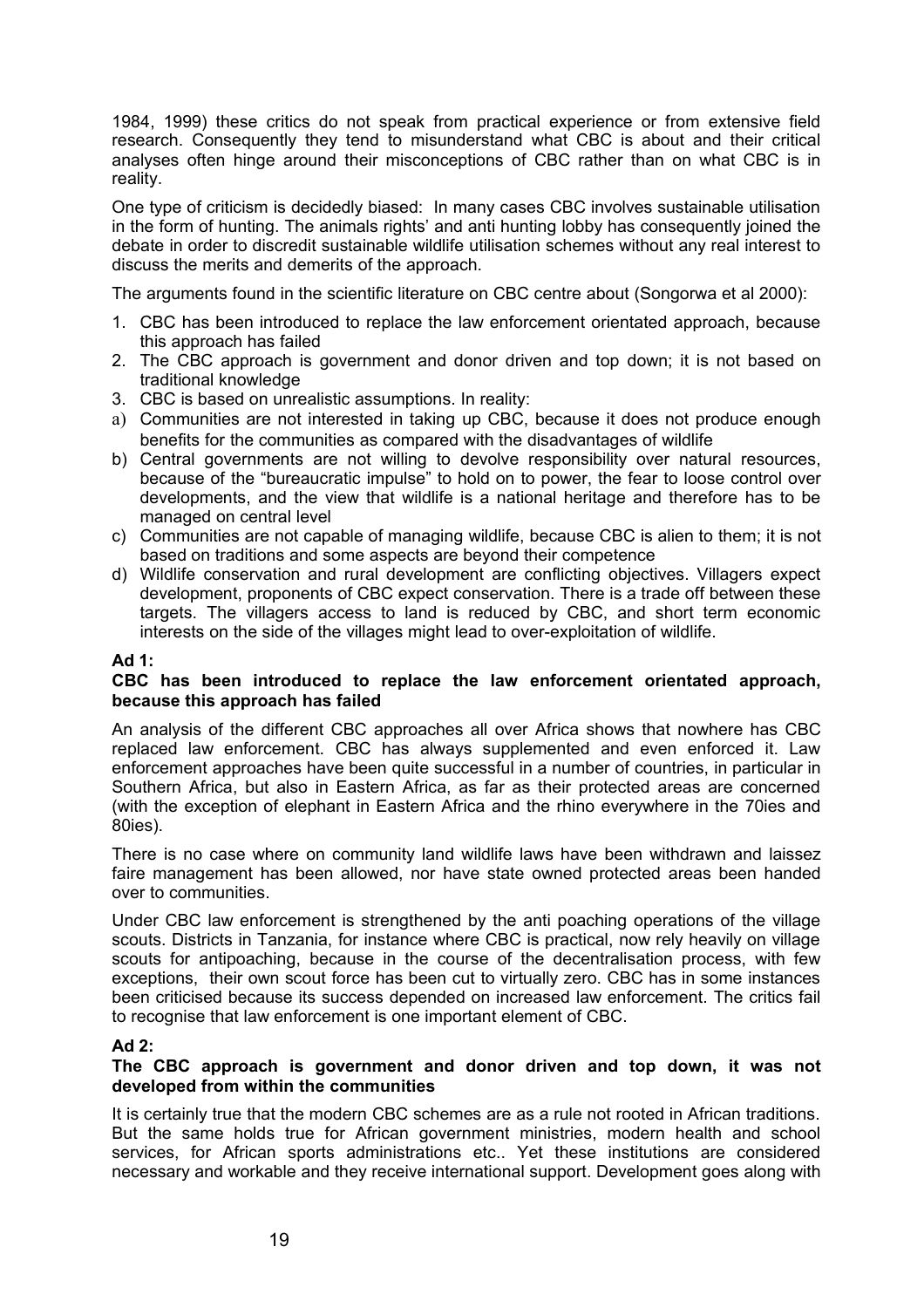social and institutional change and nowhere in the past 150 years has the social change been as dramatic as in Africa. New concepts are not bound to fail because their origin is not domestic, they fail when they are ill conceived or contradict existing social structures, cultures and beliefs.

In Tanzania the history of modern so called "grassroot" action and movements has been one of failure. Scepticism about CBC is therefore understandable. Co-operative movements were imposed on communities and with a few exceptions collapsed because of mismanagement and corruption.

When in reality the communities queue up to join the scheme, and even start operations on their own without any support - as is the case in the SCP area - the above argument becomes irrelevant anyway. Presently there seem to be strong incentives for communities to join, which override scepticism and the fear to be cheated.

The approaches taken by the respective projects in Botswana, Namibia, Zimbabwe, Zambia and Tanzania, to name the most important countries, are quite varied. There is obviously no blueprint for CBC and even if the start was externally induced, the countries have developed their own workable adaptations of the basic concept.

### **Ad 3 a:**

### **Communities are not interested in taking up CBC, because it does not produce enough benefits for the communities as compared with the disadvantages of wildlife**

Wildlife is commonly seen by Tanzanian villagers as dangerous and destructive. It is difficult for them to appreciate the beauty of a herd of elephants, when this herd is in the process of destroying their crops (Gillingham 1997). They themselves are usually not able to effectively drive the crop raiders from their land, but have to rely on district scouts to carry out the problem animal control. When the district scout force was shifted from central government to the Districts in 1995, most Districts dismissed up to 75% of them. The remaining few, for instance 5 in a District like Rufiji, which is extremely rich in wildlife, clearly cannot cope with this task (Masunzu 1998). CBC has now given the villages in the scheme the means to carry out problem animal control themselves. Weapons and non lethal means to drive animals off have been acquired. This has increased the reputation of CBC in the villages tremendously and might be a major incentive to participate.

The crop protection problem will become more dramatic in the future, as animals and human populations increase. But with CBC and the means to carry out crop protection, communities are better off as compared to the situation without, when they had to rely on outside assistance.

The financial returns from wildlife management for villages depend on the quality of the wildlife area and the management regime, which determines how the revenues accrued are distributed (Gillingham 1998). In the area of the SCP the main income potential of communities rests with safari hunting. A good hunting block can produce between 50,000 and 100,000 US\$ per year for the Government. Unfortunately communities are not yet entitled to this income, because safari hunting is administered by the WD and the majority of the revenues goes straight to the central government. This is resented by the villages, because the demanding task to manage the wildlife rests now with the village, but tens of thousands of US\$ earned from Safari hunting are bypassing them.

Under a decree by the Prime Minister a nominal 25 % of the safari hunting revenues of the Districts are channelled back to communities via the Districts, but in the case of the Selous the actual share is less then 10 %, because it is calculated after different retention schemes have deducted their share in advance. In the case of Liwale for instance, the amount available is around 30,000 US\$, which have to be shared among around 20 villages. The Districts are supposed to pass these funds back to the communities where wildlife revenues are generated. SCP has in several cases facilitated this, because some Districts were reluctant to part with the money.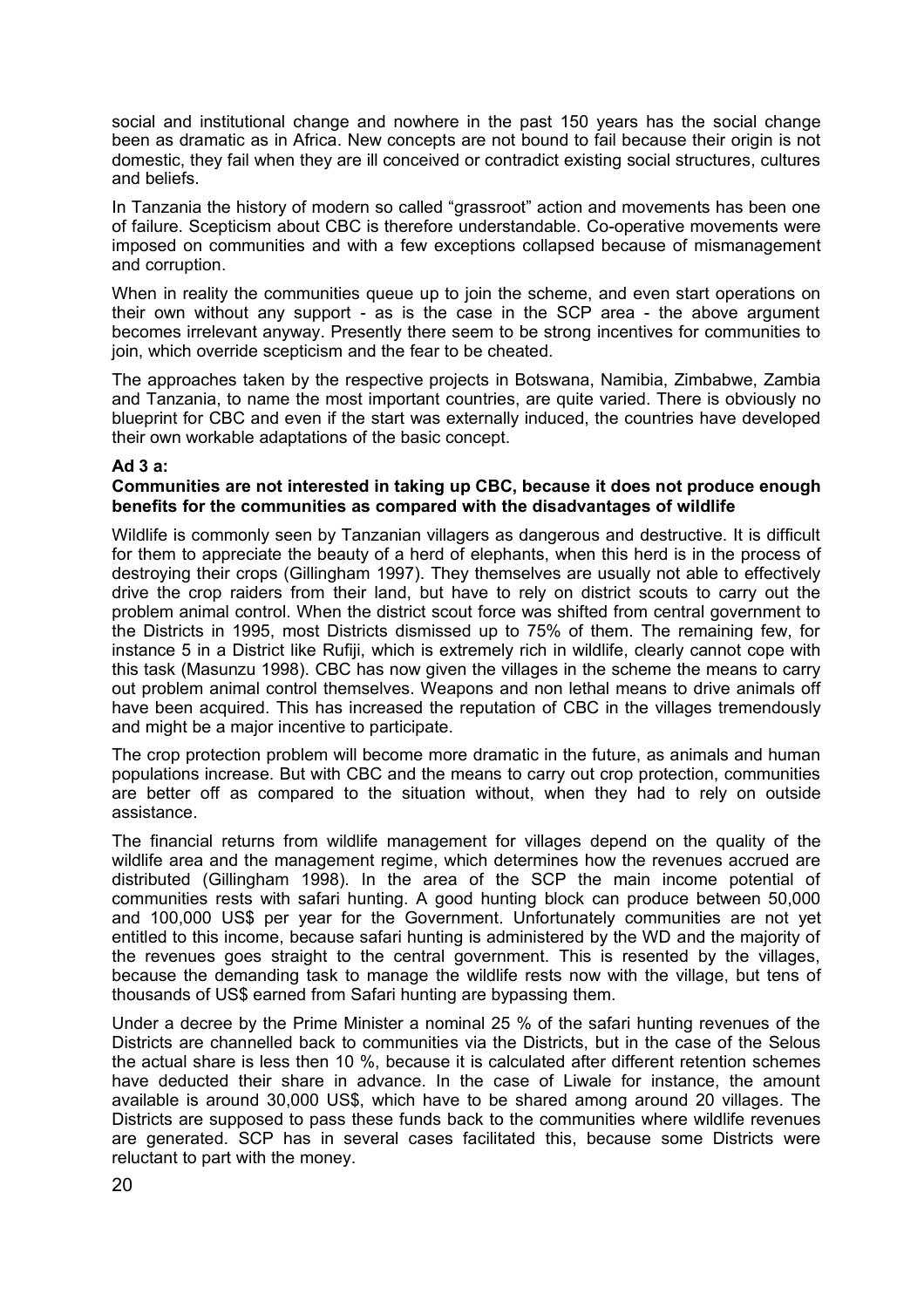Sale of meat and resident hunting schemes can produce 2,000 to 3,000 US\$ per year per village (Gillingham 1998).

Photographic tourism is now picking up in the Selous and the first contract between communities and a lodge owner on the Selous border has been signed in 1999. The volume of the contract is around 200,000 US\$ over 10 years.

Average annual village budgets are normally less than 1000 US\$, if income from wildlife is not included, so by village standards these are considerable revenues and the income through wildlife is as a rule highly appreciated in the village.

When, as the WPT stipulates, the revenues from safari hunting become available to the communities, the income will increase manifold, thereby further increasing the incentive to practise CBC.

Other benefits of CBC are meat and jobs. There are also immaterial advantages in the fact that to have a functioning village "police" means to have decision making power and to be able to meet government law enforcers as "equals".

#### **Ad 3. b:**

**Central Governments are not willing to devolve responsibility over natural resources, because of the "bureaucratic impulse" to hold on to power, the fear to loose control over developments and the view that wildlife is a national heritage and therefore has to be managed on central level**

This could certainly be a valid argument. If government is not willing to hand over responsibilities to decentral levels CBC cannot work. One has, however, to look at every particular case.

In Tanzania the WPT clearly expresses the intention to devolve powers to the communities. As everywhere the government is not monolithic. There are officials at the middle level of the central government, who might fear to lose authority, influence and also income opportunities, if responsibilities are transferred to districts and communities. The top decision makers in the country, however, seem to be determined to go ahead with the process to implement the WPT. For 13 years now pilot projects have been implementing CBC in Tanzania. Their experiences have been fed into the process to develop the WPT and the regulations to implement them.

Communities all over the country have been informed about the policy and are now demanding permission to practise CBC, thereby creating a dynamism, which seems to be irreversible.

#### **Ad 3 c:**

### **Communities are not capable of managing wildlife, because CBC is alien to them, it is not based on traditions and some aspects like accounting are beyond their competence.**

The administration of CBC on village level, which involves collection of funds, accounting and budgeting, is not different from for instance the administration of local water schemes, which have now been in existence in many places in Tanzania for decades. The view that the administration of CBC is too demanding for the community members underestimates their abilities. Experiences gained in the SCP show that some villages are actually quite outstanding at it.

An important aspect and also an important cost factor of all CBC schemes is training. Tanzania has installed a training institution for village scouts and village functionaries in Likuyu-Sekamaganga and recently the training institution for government scouts at Pasiansi too has offered courses for village scouts. Curricula comprise the basic knowledge necessary to manage wildlife on village land. However, without guidance and on the job training from the wildlife authorities most communities would be in difficulties to carry out their CBC activities properly. A back up system, provided by the District Natural Resources Office, usually through the DGO is necessary at least for the starting phase.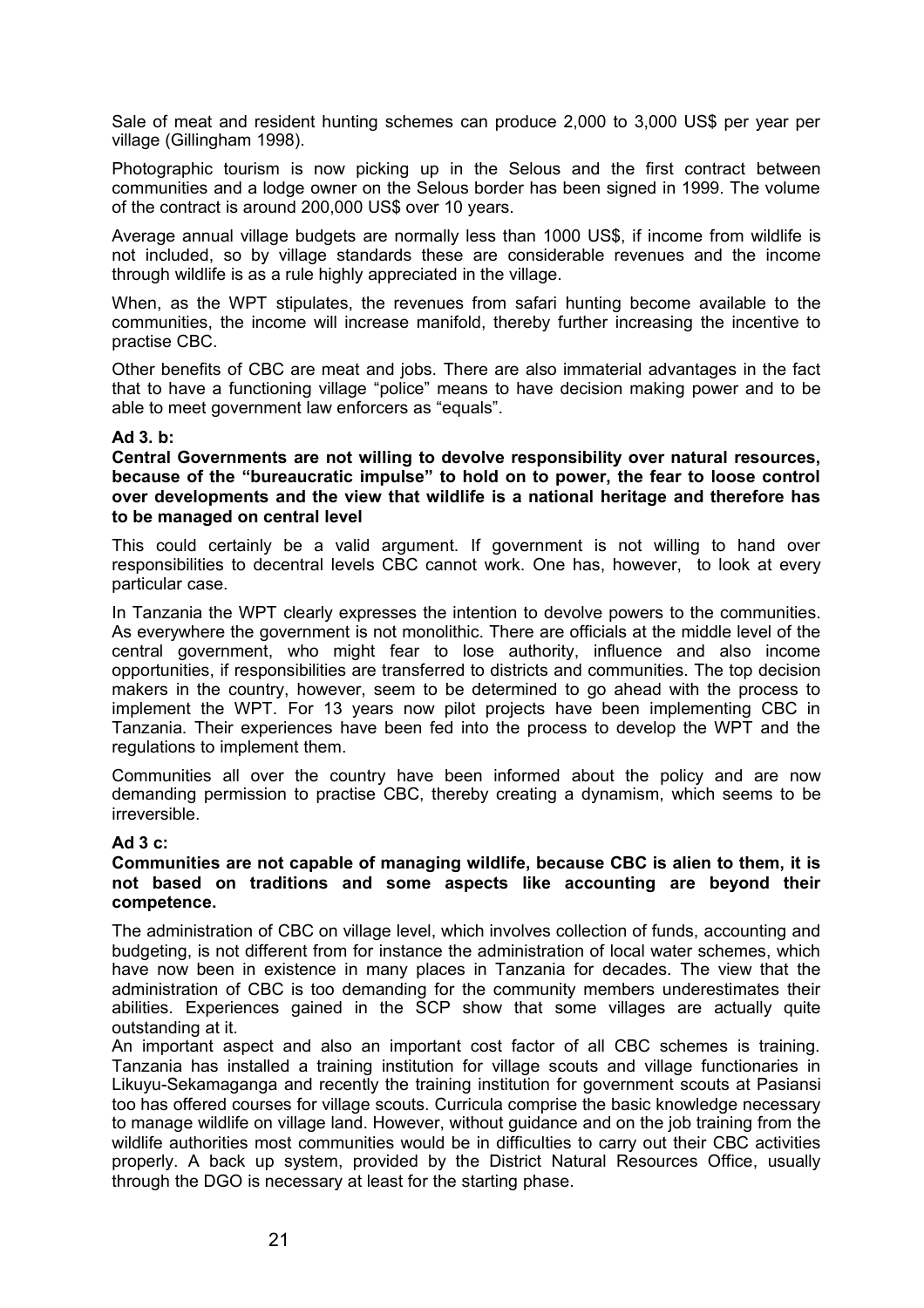Available traditional and local knowledge comes in useful. Some important elements of CBC operations are based on local knowledge. It is not by accident that in most communities among the first scouts selected for training is the local ``Mrumba'', the traditional hunter. Antipoaching, hunting and basic ecological monitoring can be very effectively carried out by people who are familiar with their surroundings. Surveillance of the wildlife areas is more or less continuous and the performance of the "on site enforcers" with local knowledge is as a rule superior to scout forces alien to the area.

On the other hand, traditional hunting methods, which have been tested intensively in the Serengeti project (hunting with bow and arrow, poisoned and not poisoned), have been found not to be effective. Other traditional methods like snaring and pitfalls are non-selective and wasteful and therefore not acceptable. The rifle is nowadays the accepted way of hunting and local knowledge how to use it exists. After all the Mrumba used it as poacher in the past! At the same time the rifle is an anti poaching tool, which village scouts forces have to possess anyway.

Setting sustainable hunting quotas is a specialist task. The necessary animal counts are usually carried out by specialist agencies like the Tanzania Wildlife Conservation Monitoring (TWCM). It is evident that the communities need assistance in quota setting, but they themselves can greatly assist in collecting the necessary data for it.

# **Ad 3 d:**

**Wildlife conservation and rural development are conflicting targets, because:**

- **Villagers expect development, proponents of CBC expect conservation. There is a trade off between these targets.**
- **The villagers access to land is reduced by CBC,**
- **Short term economic interests on the side of the villages might lead to over-exploitation of wildlife**

In principle conservation is not regarded by science to be detrimental to development. Agenda 21 is based on the view that in the long run development cannot take place with depleted and destroyed natural resources. Wherever wildlife exists it is an indicator for a relatively unspoilt environment, which has retained its function for climate, water and agriculture.

However in the poor economic situation the average villager finds himself in, his short term interests normally prevail over long term considerations. Conservation education programmes have a difficult task trying to teach villagers to take the long term view. In order to be successful, CBC has to have "short term" appeal (see 3.a).

The question, whether wildlife conservation can contribute to rural development can only be looked into in the specific contexts of the different programmes. In case of the SCP, the access to land for farming is in most of the communities not a limiting factor, as the village areas are vast, population density low and the demand for land for agricultural activities limited. Even though the people practise shifting cultivation, their demand for agricultural land is much lower than in pastoralist communities.

The designation of WMA's is based on zoning plans, which have been developed by the villages together with the respective land planning officers from the districts. Even though they are probably not satisfying to everyone in the village, they are approved by the village government. Further they form the basis for certificates of village land under the new Village Land Act, which for the first time gives villages formal security over their land.

Short term interests that might lead to overexploitation of wildlife are controlled by the quota setting process supervised by the District officials and WD. Quotas have to be sustainable, which means that the harvest must not in the long run lead to a reduction of the biodiversity. In Tanzania, in most areas illegal offtake is by far the bigger problem than legal over-exploitation. Combating poaching has to be a priority in wildlife management, and CBC is one important strategy to strengthen antipoaching. In case of villages violating the agreements and laws governing CBC, sanctions have to be imposed by the District and the Government. These sanctions are part of the regulations of CBC.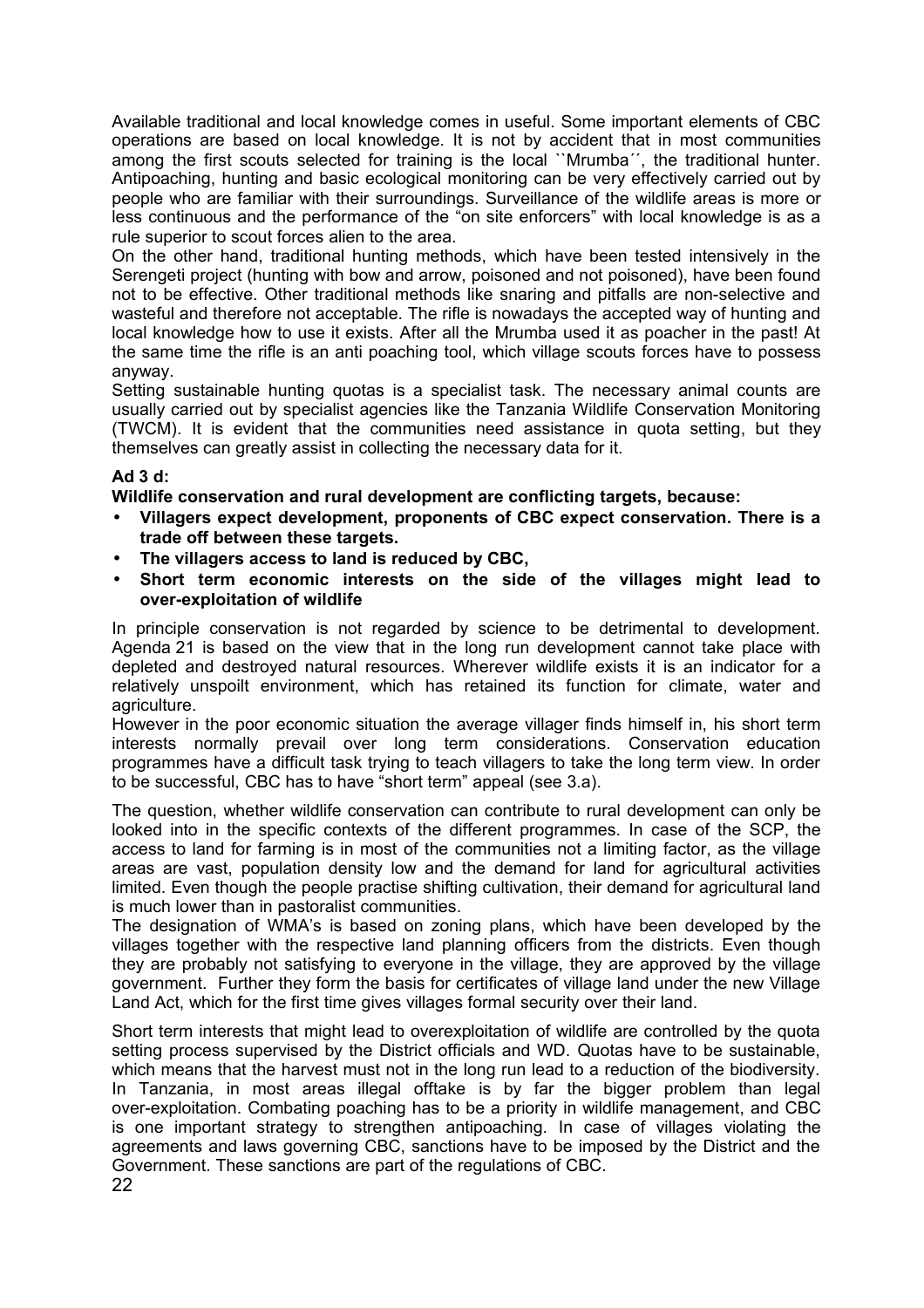### **Conclusion:**

CBC centres around the main actors in conservation, the land owners, and takes their immediate interests into account. It is a pragmatic approach, but has often been ideologically clouded and mystified, even by its creators. It has had targets and effects ascribed to it which were simply unrealistic and could not be fulfilled. It is not a panacea to solve Africa's problems in wildlife conservation, but it can help improve wildlife management outside protected areas. At the same time CBC can provide incentives and some returns for rural development in remote and disadvantaged communities.

#### **References:**

Baldus, R. D., Krischke, H., Lyamuya, V. and Ndunguru, I. F. (1994) People and Wildlife, Experiences from Tanzania. SCP Discussion Paper No. 16. Dar Es Salaam

Bell, R.M. (1950) The Maji-Maji Rebellion in the Liwale District. Tanganyika Notes and Records. 28, 338-357

Gillingham, S. (1998) Giving Wildlife Value: A Case Study of Community Wildlife Management Around the Selous Game Reserve, Tanzania. Ph.D. Thesis. Cambridge **University** 

Gillingham, S. (1997) Conservation Attitudes of Villagers Living Next to the Selous Game Reserve, Tanzania. SCP Discussion Paper No 23. Dar Es Salaam

Gillingham, S. (1998) Do All Peasant Farmers Look Alike? The Socio-Economic Context for Community Wildlife Management around the Selous Game Reserve, Tanzania. SCP Discussion Paper No 22. Dar Es Salaam

Government of Tanzania (1998) The Wildlife Policy of Tanzania, Government Printers. Dar es Salaam

Lungu, F. (1990) Luangwa Integrated Rural Development Project (LIRDP) and Administrative Management Design (ADMADE) Zambia. In: Kiss, A. (1990) Living with Wildlife: Wildlife Resource Management with Local Participation in Africa. World Bank Technical Paper 130. Washington D.C.

Marks, S. A. (1984) The Imperial Lion: Human Dimension in African Wildlife Management. Bowker. Epping

Marks, S. A. (1999) Contextual Factors Influencing the Community and the Development of a Wildlife Management Regime in Zambia (1987 –1997). In: Journal of Environmental Policy and Planning

Martin, R. B. (1986) Communal Areas Management Programme for Indigenous Resources (CAMPFIRE). Harare

Masunzu, C. (1998) Assessment of Crop Damage and Application of Non-Lethal Deterrents for Crop Protection East of the Selous Game Reserve. Tanzania Wildlife Discussion Paper No. 24. Selous Conservation Programme. Dar es Salaam

Nuding, M. (2001) Best Practices in Natural Resource Management. Wildlife in the Development Cooperation Context. GTZ-TOEB. Eschborn

Rodgers, W.A., Lobo, J.D. and Mapunda, W.J. (1982) A History of Elephant Control in Tanzania 1919-1976. Tanganyika Notes and Records. 84/85, 25-54

Siege, L. (2000) From Decline to Recovery. The Elephants of the Selous. Tanzania Wildlife Discussion Paper No. 27. Dar Es Salaam

Songorwa, A. N., Buehrs, T. and Hughley, K. F. D. (2000) Community Based Wildlife Management in Africa: A Critical Assessment of the Literature. In: Natural Resources Journal 40 (2), 603-643